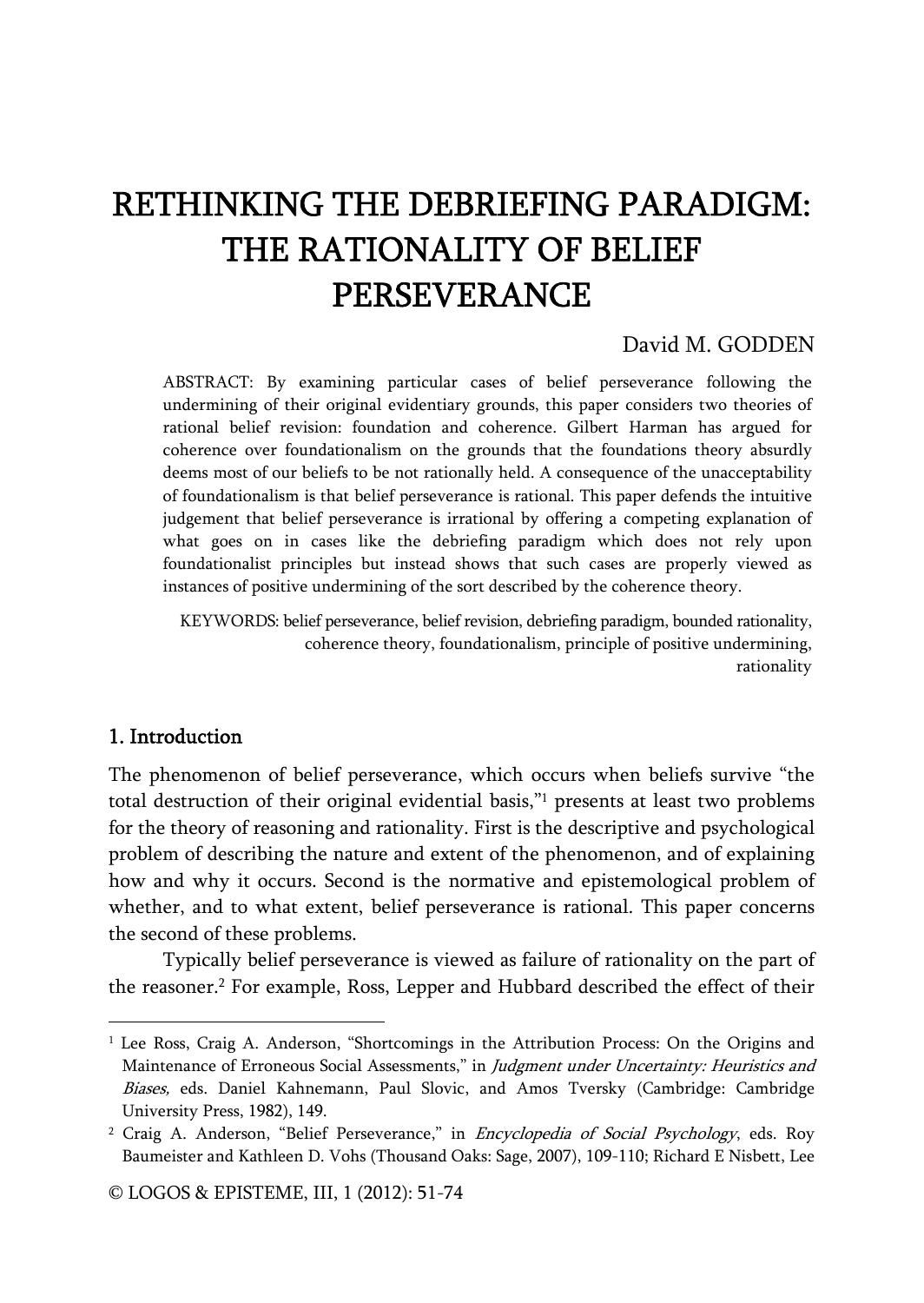debriefing paradigm (in which evidence demonstrating to the satisfaction of a reasoner that the original evidential basis for one of her beliefs is completely unfounded) as having "far less impact [on the reasoner's attitude to the resultant belief] than would be demanded by any logical or rational impression-formation model."3 This intuitive view has prompted theorists of reasoning to classify belief perseverance as a cognitive bias along with phenomena like the confirmation bias,4 the conjunction fallacy, $5$  and the belief bias. $6$  Indeed, it is primarily because belief perseverance is deemed to be irrational that it presents theoretical problems for accounts of human rationality and moral problems for experimenters using deception and debriefing paradigms in psychological research.

Against this view, Gilbert Harman<sup>7</sup> has claimed that belief perseverance is not irrational. Harman argues that the rational condemnation of belief perseverance relies on a foundationalist epistemology and theory of rational belief change. Foundationalist theories involve a principle of negative undermining which requires that subjects track all of the reasons they have for their beliefs, and make rationally appropriate adjustments to (their confidence levels in) their beliefs whenever the basing relations among them changes. Yet, Harman argues, in view of the cognitive limitations of normal human reasoners, the foundationalist theory of rational belief change is not consistent with the principles of bounded rationality. Indeed, Harman argues, on a foundationalist account most of our beliefs are not rationally held. Because of this Harman claims that the foundationalist theory of

Ross, Human Inference: Strategies and Shortcomings of Social Judgment (Englewood Cliffs: Prentice-Hall, 1980); Craig A. Anderson, Mark R. Lepper, and Lee Ross, "Perseverance of Social Theories: The Role of Explanation in the Persistence of Discredited Information," Journal of Personality and Social Psychology 39 (1980): 1037-1049.

<sup>3</sup> Lee Ross, Mark R. Lepper, and Michael Hubbard, "Perseverance in Self-Perception and Social Perception: Biased Attributional Processes in the Debriefing Paradigm," Journal of Personality and Social Psychology 32 (1975): 880.

<sup>&</sup>lt;sup>4</sup> Peter C. Wason, "Reasoning," in *New Horizons in Psychology*, ed. Brian M. Foss (Harmondsworth: Penguin, 1966), 135-151; Peter C. Wason, "Reasoning About a Rule," Quarterly Journal of Experimental Psychology 20 (1968): 273-281.

<sup>5</sup> Amos Tversky and Daniel Kahneman, "Extensional Versus Intuitive Reasoning: The Conjunction Fallacy in Probability Judgment," Psychological Review 90 (1983): 293-315.

<sup>6</sup> Jonathan St. B. T. Evans, Julie L. Barston, and Paul Pollard, "On the Conflict Between Logic and Belief in Syllogistic Reasoning," Memory and Cognition 11 (1983): 295-306.

<sup>&</sup>lt;sup>7</sup> Gilbert Harman, *Change in View: Principles of Reasoning* (Cambridge: The MIT Press, 1986); Gilbert Harman, "Internal Critique: A Logic is not a Theory of Reasoning and a Theory of Reasoning is not a Logic," in Handbook of the Logic of Argument and Inference: The Turn Towards the Practical, eds. Dov M. Gabbay, Ralph H. Johnson, Hans J. Olbach, and John Woods (New York: Elsevier, 2002), 171-186.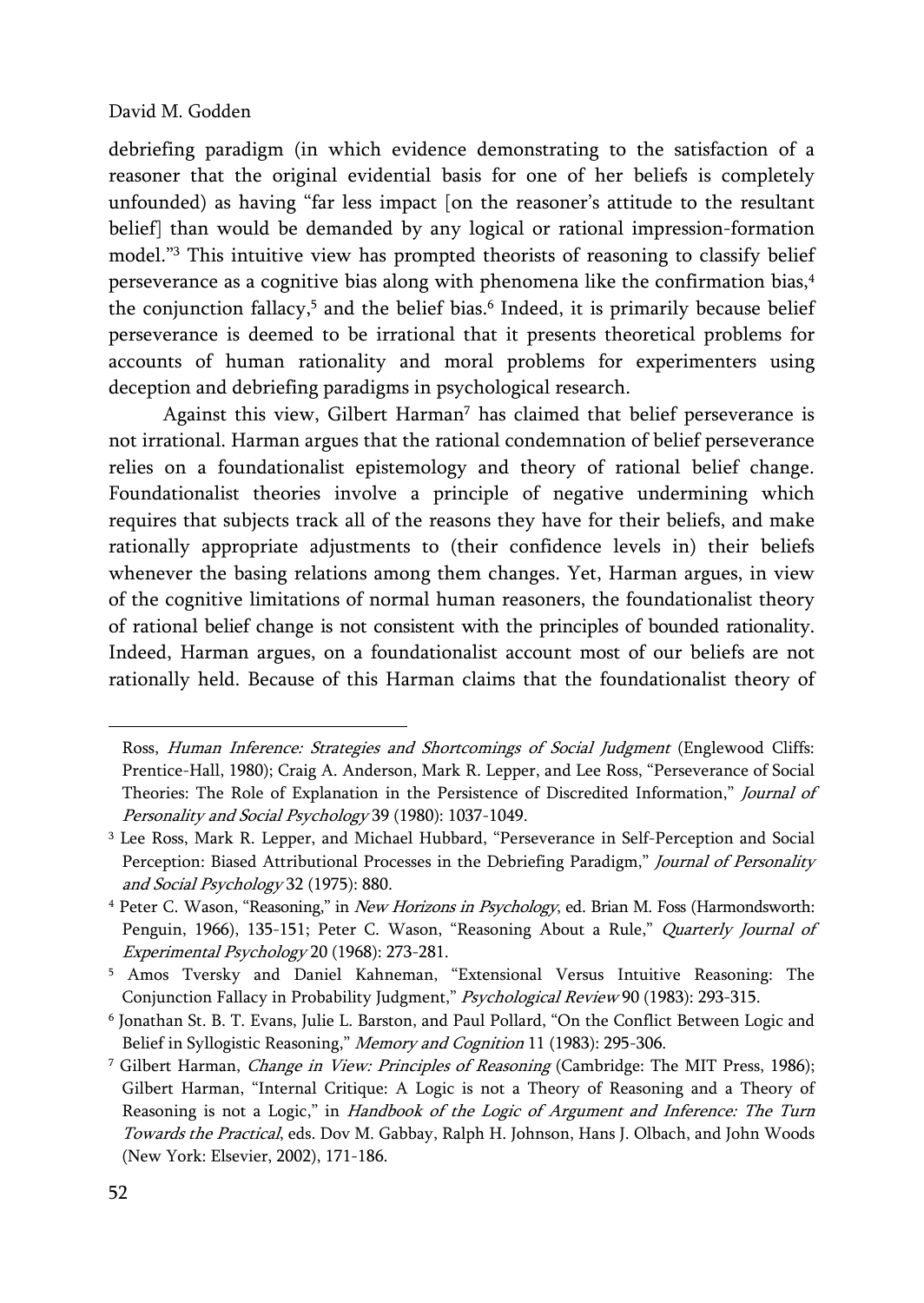rational belief change cannot be correct. As a corollary, belief perseverance is rational.

In place of the foundations theory Harman advocates for the coherence theory of rational belief change. The coherence theory offers an account of what goes on in cases like the debriefing paradigm which renders the belief perseverance behavior rational. This explanatory 'success' is then counted as evidence for the normative correctness of the coherence theory.

In this paper, I defend what I take to be our intuitive judgement that belief perseverance is indeed irrational. I do this by offering a competing explanation to Harman's own which classifies belief perseverance as it occurs in the debriefing paradigm as irrational without relying upon foundationalist principles. The account thereby avoids the controversial and putatively unacceptable consequence that the majority of our beliefs are not rationally held.

# 2. Rationality & Bounded Rationality

Reasoning (or inference) is a psychological process of reasoned change in view,<sup>8</sup> or belief revision, which involves "trying to improve one's overall view by adding some things and subtracting others."<sup>9</sup> The goal one aims at when improving one's overall view is rationality, and it is against standards of rationality that one's overall view, and the revisions made to it, are measured. It is here that epistemology and logic contribute to the theory of rational belief revision.

Historically, the normative study of rationality began with the specification of a formal system thought to embody a set of rational ideals. Judgements of rationality in individual cases were then made according to whether and how behavior satisfied the requirements of the formal system.10 Yet, as Chater and Oaskford have observed, $11$  there is something paradoxical about research in the normative qualities of human reasoning. Not only does any attempt to assess the reliability of human reasoning involve, indeed rely upon, the very processes whose reliability we are attempting to assess. But any standards we seek to provide as norms of good reasoning will themselves be products of human reasoning processes. Further, what is to be said of otherwise rational agents who regularly seem in default of the prescribed standard?

<sup>8</sup> Harman, "Internal Critique," 171.

<sup>&</sup>lt;sup>9</sup> Gilbert Harman, "Logic, Reasoning, and Logical Form," in *Language, Mind and Brain*, eds. Thomas W. Simon and Robert J. Scholes (Hillsdale: Lawrence Erlbaum Associates, 1982), 13.

<sup>&</sup>lt;sup>10</sup> Ken Manktelow, *Reasoning and Thinking* (Hove: Psychology Press, 1999), 5.

<sup>&</sup>lt;sup>11</sup> Nick Chater and Mike Oaksford, "Human Rationality and the Psychology of Reasoning: Where Do We Go From Here?" British Journal of Psychology 92 (2001): 193-216.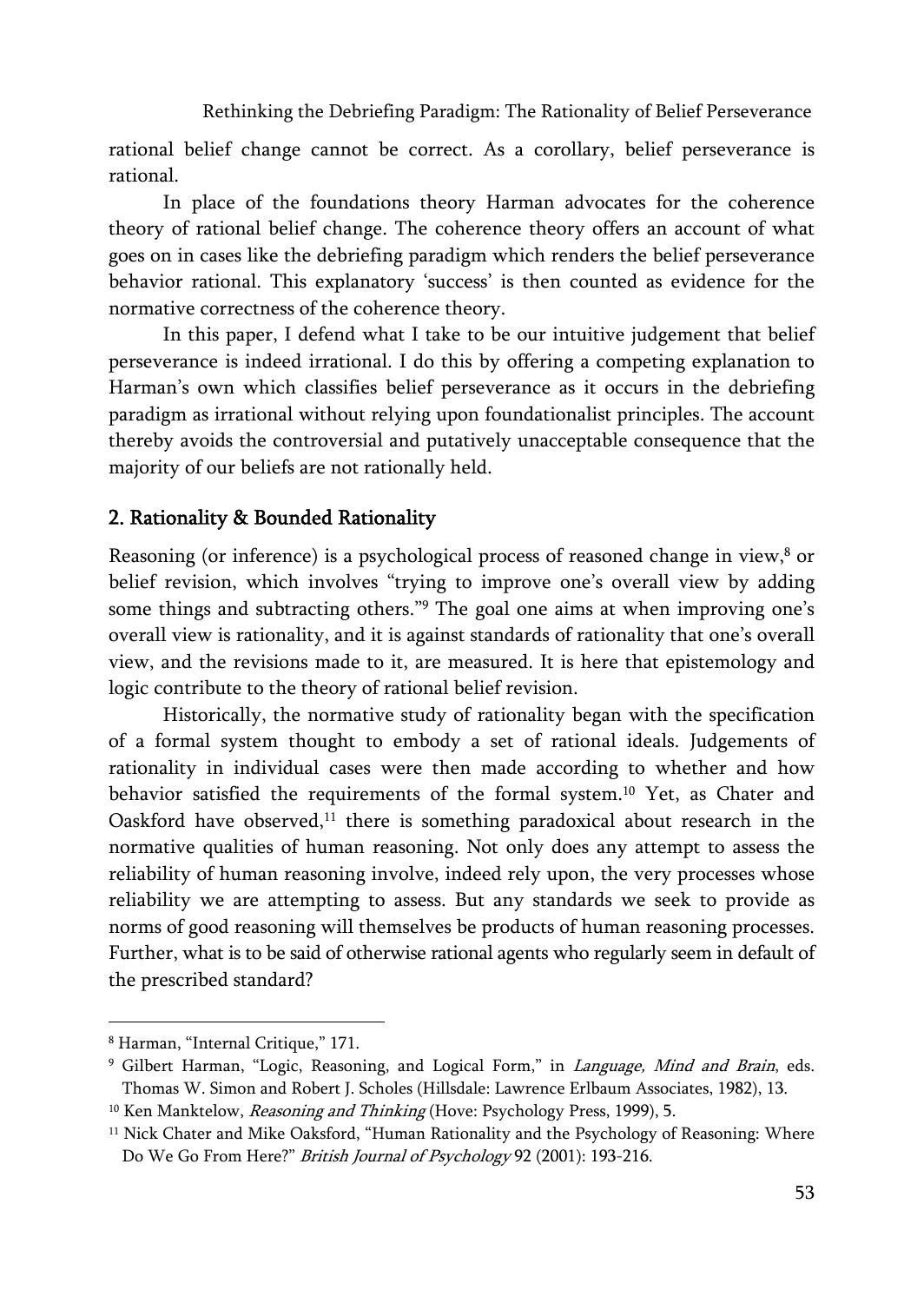Cohen argued that empirical studies cannot contribute to a demonstration of systematic irrationality in human agents.<sup>12</sup> Rather, Cohen argued, in order to conduct any empirical investigation into the success of human reasoning "humans have to be attributed a competence for reasoning validly, and this provides the backcloth against which we can study defects in their actual performance."13 In the same vein, thinkers such as Dennett<sup>14</sup> have advanced a position which Stich called the *argument from the inevitable rationality of believers*.<sup>15</sup> On Stich's reconstruction, Dennett does not hold that people must be rational, but that "people must be rational if they can usefully be viewed as having any beliefs at all," or as Stich puts it "intentional descriptions and rationality come in the same package."16 Against these views Stich has argued that *a priori* arguments seeking to show that human irrationality cannot be empirically demonstrated are miscast.<sup>17</sup>

My own view is roughly that of Peirce, as set out in "The fixation of belief," where he maintained that we are "in the main logical animals, but we are not perfectly so."18 Perhaps another way to state this type of position, more in line with the notion of bounded rationality and evolutionary epistemology, can be found in Nisbett and Ross's thesis that "people's inferential strategies are well adapted to deal with a wide range of problems, but that these same strategies become a liability when applied beyond that range."<sup>19</sup>

#### 2.1. Bounded Rationality

Yet, there is something to Cohen's view that our rational norms must be competence norms. If a normative theory of reasoning is to be prescriptive over our actual inferential practices, then it seems as though we must be able to follow the prescriptions made by the theory. So, a general problem for theorists seeking to provide a normative theory of reasoning stems from our nature as rational agents with a finite cognitive endowment.

A cardinal example of this is the idea of deductive closure: that the beliefs of a perfectly rational agent should be closed under the laws of deduction. A

<sup>&</sup>lt;sup>12</sup> Jonathan L. Cohen, "Can Human Irrationality Be Experimentally Demonstrated?" Behavioral and Brain Sciences 4 (1981): 317-370.

<sup>&</sup>lt;sup>13</sup> Cohen, "Can Human Irrationality," 317.

<sup>&</sup>lt;sup>14</sup> Daniel Dennett, *Brainstorms* (Montgomery: Bradford Books, 1978).

<sup>&</sup>lt;sup>15</sup> Stephen Stich, "Could Man Be An Irrational Animal?" Synthese 64 (1985): 120.

<sup>&</sup>lt;sup>16</sup> Stich, "Could Man Be," Synthese 64 (1985): 121.

<sup>&</sup>lt;sup>17</sup> Stich, "Could Man Be," Stephen Stich, *The Fragmentation of Reason: Preface to a Pragmatic* Theory of Cognitive Evaluation (Cambridge: The MIT Press, 1990).

<sup>&</sup>lt;sup>18</sup> Charles Sanders Peirce, "The Fixation of Belief," Popular Science Monthly 12 (1977): 1-15.

<sup>&</sup>lt;sup>19</sup> Nisbett and Ross, Human Inference, xii.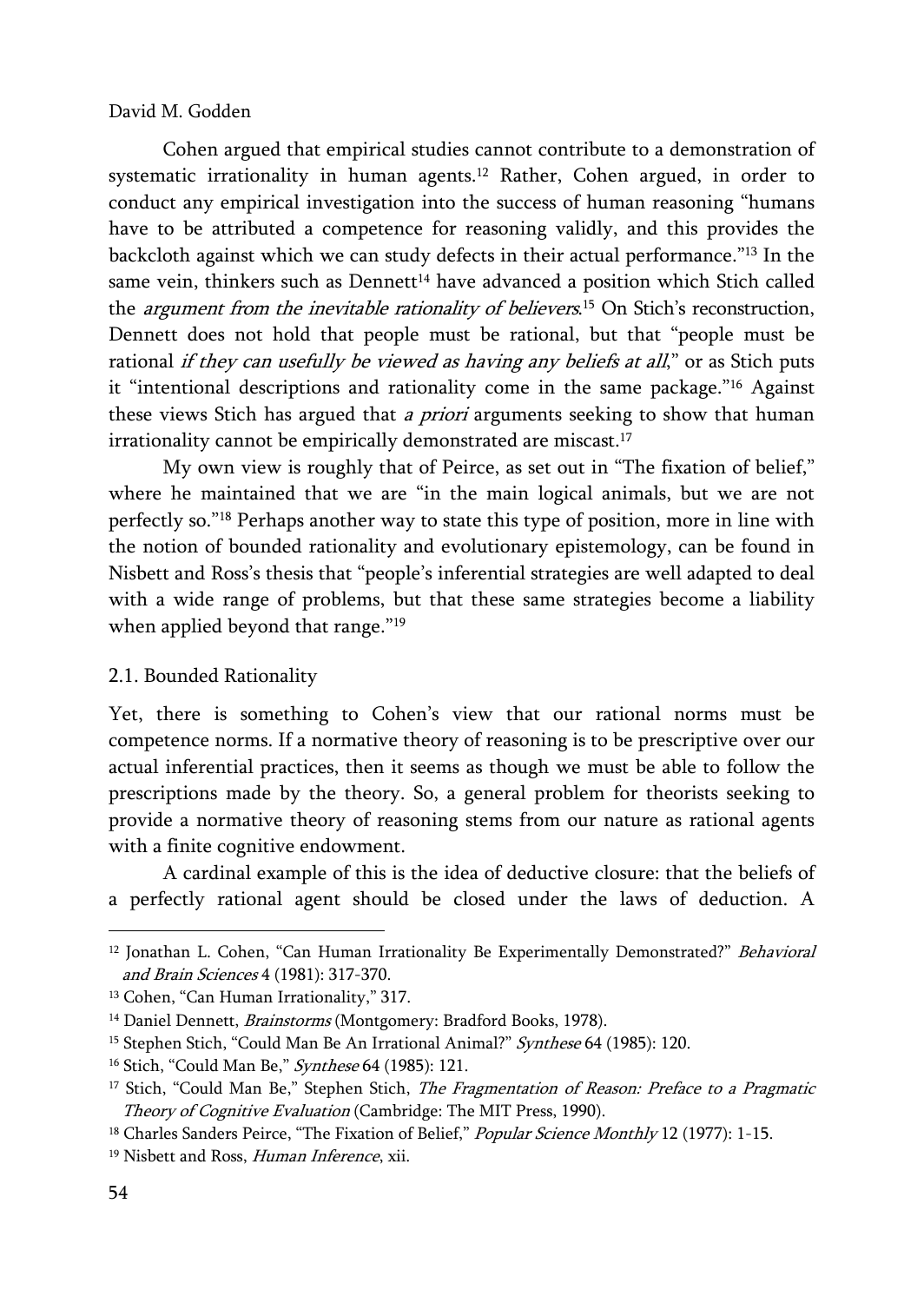consequence of this principle is that agents should believe all of the logical consequences of their present beliefs. Yet, even a single belief,  $p$ , generates an infinitude of logical consequences through the law of disjunction introduction  $(p \mid \cdot)$  $p \vee q$ ). Thus, any single belief, p, would generate the following infinite series of logical consequences:  $p \vee q$ ,  $(p \vee q) \vee r$ ,  $(p \vee q) \vee r \vee s$ , ..., etc. As Harman rightly points out, not only is it impossible for a finite cognitive agent to follow through on all of the consequences of her present beliefs, it is often neither practical nor prudent to even begin to do so.20 With this in mind, Harman introduces the principle of *clutter avoidance* – that "one should not clutter one's mind with trivialities" – as an example of the type of principle that belongs in a properly articulated theory of rational belief change. 21

It is not just that the principles of ideal rationality do not apply to agents whose powers of reasoning are finite; they also do not apply to rational agents whose judgement is fallible. Take, for example, the principle of consistency: that all of our beliefs should be consistent with one another. Using an example like the preface paradox, $22$  Harman observes not only is it not possible to attain perfect consistency among all of our beliefs, for fallible judges it is not rational to have perfectly consistent beliefs. He writes:

a rational fallible person ought to believe that at least one of his or her beliefs is false. But then not all of his or her beliefs can be true, since, if all of the other beliefs are true, this last one will be false. So in this sense a rational person's beliefs are inconsistent. It can be proved they cannot be all true together.<sup>23</sup>

Considering this type of case, Pinto argues (i) that so long as one does not use contradictory premises to make inferences, that the rational fault of having inconsistent beliefs can be no more serious than that of having a false belief, $24$  and (ii) that unless one has a particular reason to suspect one of the beliefs involved in the inconsistency is dubious, it is not rational to give any of them up upon discovering an inconsistency.25 Thus, it should be recognized at the outset that the ideals of perfect rationality simply do not apply in any direct fashion to cognitively

<sup>&</sup>lt;sup>20</sup> Harman, *Change in View*, 12.

<sup>&</sup>lt;sup>21</sup> Harman, *Change in View*, 12.

<sup>&</sup>lt;sup>22</sup> See David C. Makinson, "The Paradox of the Preface," Analysis 25 (1965): 205-207.

<sup>&</sup>lt;sup>23</sup> Gilbert Harman, "Logic and Reasoning," Synthese 60 (1984): 107.

<sup>&</sup>lt;sup>24</sup> Robert C. Pinto, "Inconsistency, Rationality and Relativism," in Argument, Inference and Dialectic: Collected Papers on Informal Logic, eds. Robert C. Pinto and Hans V. Hansen (Dordrecht: Kluwer, 2001), 46-51.

<sup>25</sup> Pinto, "Inconsistency, Rationality," 51-53.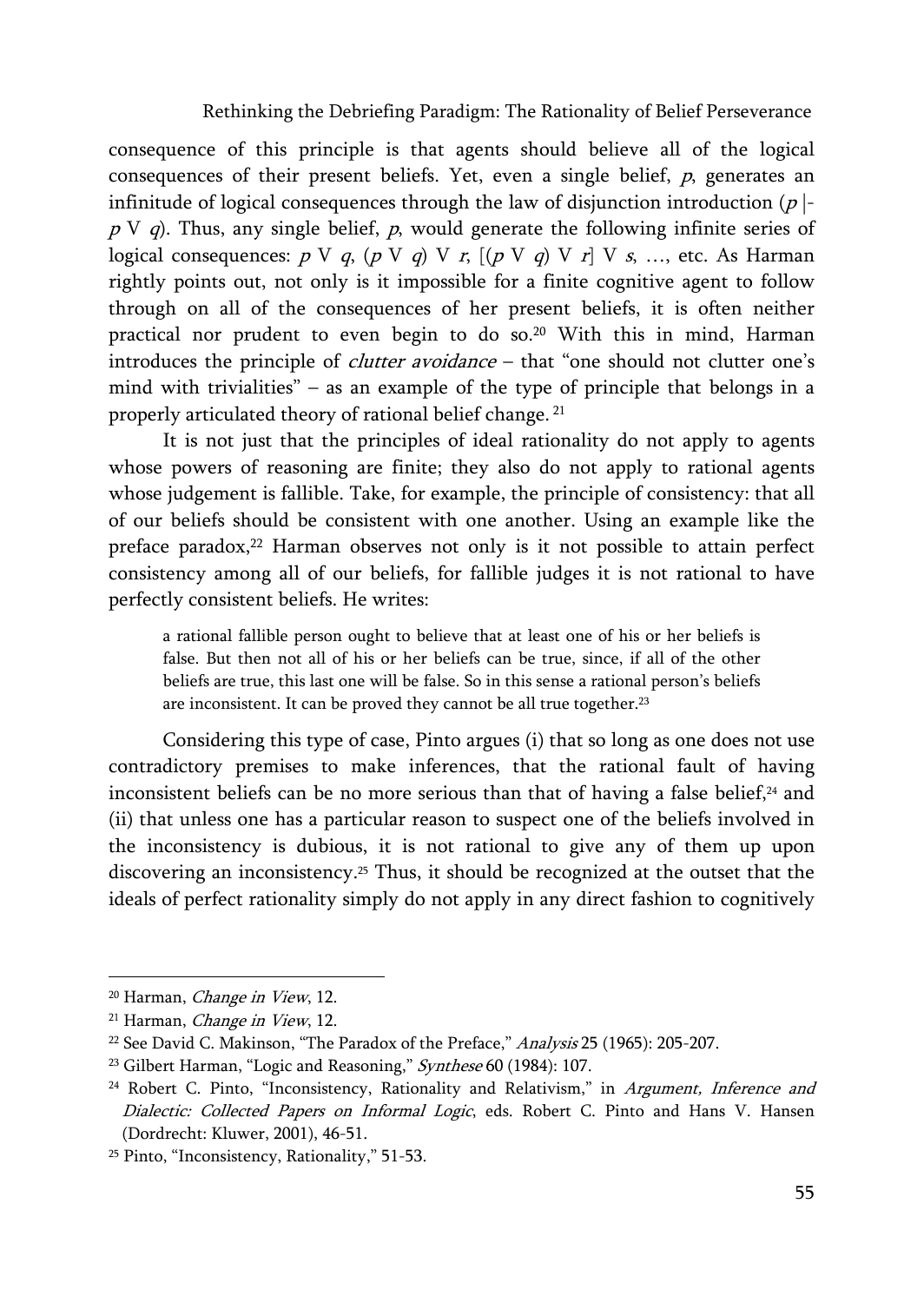finite rational agents, and cannot provide the sole basis of rational norms for human reasoners.

Theories of bounded rationality, which take into account the finite limitations of human cognitive ability, provide alternatives to accounts of perfect or idealized rationality which are based solely on abstract logical systems. According to bounded rationality, the prescriptiveness (or normative standing) of a set of norms derives not only from its connection to an abstract or formal standard (e.g. deductive closure, absence of contradiction, etc.) but also from the fact that such standards can be attained in principle by human reasoners.26 That is, it is within our capacity to reason in accordance with the norms: that we ought to reason in a particular way implies that we can reason in that way.

## 2.2. Cognitive Biases in Reasoning

Despite the initial plausibility of the idea of bounded rationality, a question quickly emerges: to what degree should actual performance be taken as the measure of competence? Should the untutored behavior of normal cognitive agents serve as a basis for prescriptive theories of rationality? Problematically, there are many well known cognitive biases – fallacies of reasoning if you will – which typify human cognitive habits. Evans writes that "A 'bias' is usually defined as systematic attention to some logically irrelevant features of the task, or systematic neglect of a relevant feature."27 One such characteristic failure of reasoning, which has come to be called the phenomenon of belief perseverance, was described by Francis Bacon in the New Organon:

The human understanding when it has once adopted an opinion draws all things else to support and agree with it. And though there be a greater number and weight of instances to be found on the other side, yet these it either neglects and despises, or else by some distinction sets aside and rejects, in order that by this great and pernicious predetermination the authority of its former conclusion may remain inviolate.28

It is this with cognitive bias that I am presently concerned, and I will consider it as it has been studied in a series of experiments known as the debriefing paradigm.

<sup>&</sup>lt;sup>26</sup> Cf. Jonathan Baron, Rationality and Intelligence (Cambridge: Cambridge University Press, 1985) for a distinction between normative and prescriptive theories.

<sup>&</sup>lt;sup>27</sup> Jonathan St. B.T. Evans, "Bias and Rationality," in *Rationality: Psychological and Philosophical* Perspectives, eds. Ken I. Manktelow and David E. Over (New York: Routledge, 1993), 16.

<sup>&</sup>lt;sup>28</sup> Francis Bacon, New Organon (1620), quoted in Nisbett and Ross, Human Inference, 167.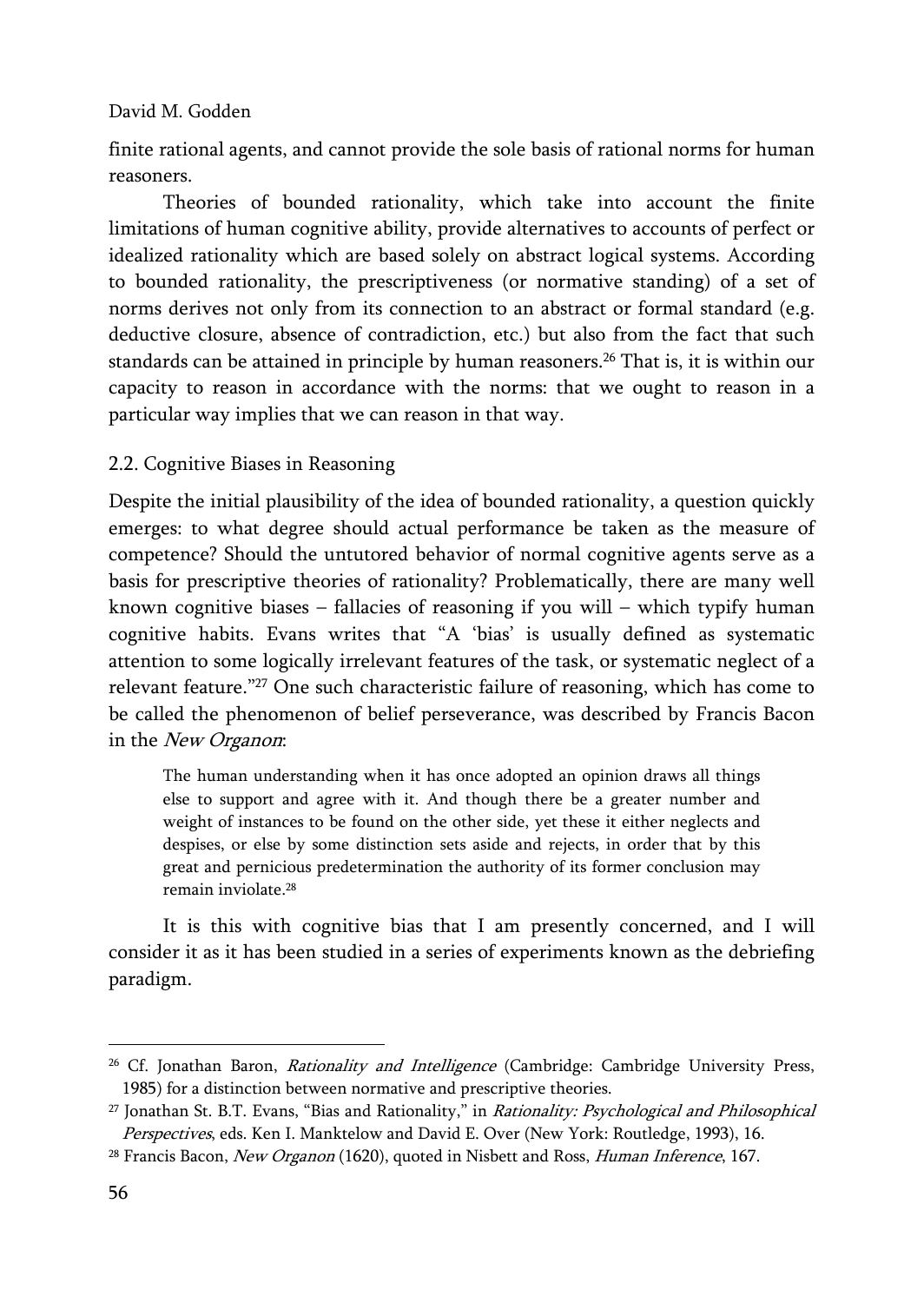# 3. The Debriefing Paradigm

## 3.1. The Paradigm Described

While familiar to psychologists, a recapitulation of the debriefing paradigm might still be in order. In general the debriefing paradigm works as follows: it is designed to prompt a participant reasoner (either an actor or an observer) to form a belief (e.g., their success at a given task) (actors form such beliefs about themselves, observers about actors), under controlled circumstances on the basis of certain evidence (feedback given during the performance of the task) which is subsequently undermined (the feedback is shown to be false); participants then report on the status of the resultant and related beliefs (e.g., actual success on given task, on future tasks, and in general on related tasks). The result is that beliefs so formed often survive the complete undermining of the evidence on the basis of which they were formed.

A standard experimental paradigm<sup>29</sup> involves getting participants to distinguish between supposedly authentic and fake suicide notes. During the task, participants are given false feedback which ranks their success as either above average, average, or below average. Following the task each participant is completely debriefed: the false and predetermined nature of the feedback is thoroughly explained. On the (standard) outcome debriefing condition, participants are told that the feedback was contrived and not in any way linked to their actual performance; they are shown the experimenter's instructions specifying the details of the feedback to be given and assigning them to the success, average or failure group.30 Finally, as part of an ostensibly unrelated questionnaire, participants are asked to estimate their actual performance on the task they completed, and their prospects for future success both in similar tasks and in general.

The result is that even following debriefing, participants assigned to the success group (and their observers) ranked their abilities more highly than those assigned to the average or failing groups. Ross, Lepper and Hubbard summarized the results this way:

even after debriefing procedures that led subjects to say that they understood the decisive invalidation of initial test results, the subjects continued to assess their performances and abilities as if these test results still possessed some validity.<sup>31</sup>

<sup>29</sup> Ross, Lepper, and Hubbard, "Perseverance in Self-Perception."

<sup>30</sup> cf. Ross, Lepper, and Hubbard, "Perseverance in Self-Perception," 883, 885; Cathy McFarland, Adeline Cheam, and Roger Buehler, "The Perseverance Effect in the Debriefing Paradigm: Replication and Extension," Journal of Experimental Social Psychology 43 (2007): 234, 235-6.

<sup>31</sup> Ross, Lepper, and Hubbard, "Perseverance in Self-Perception," 884.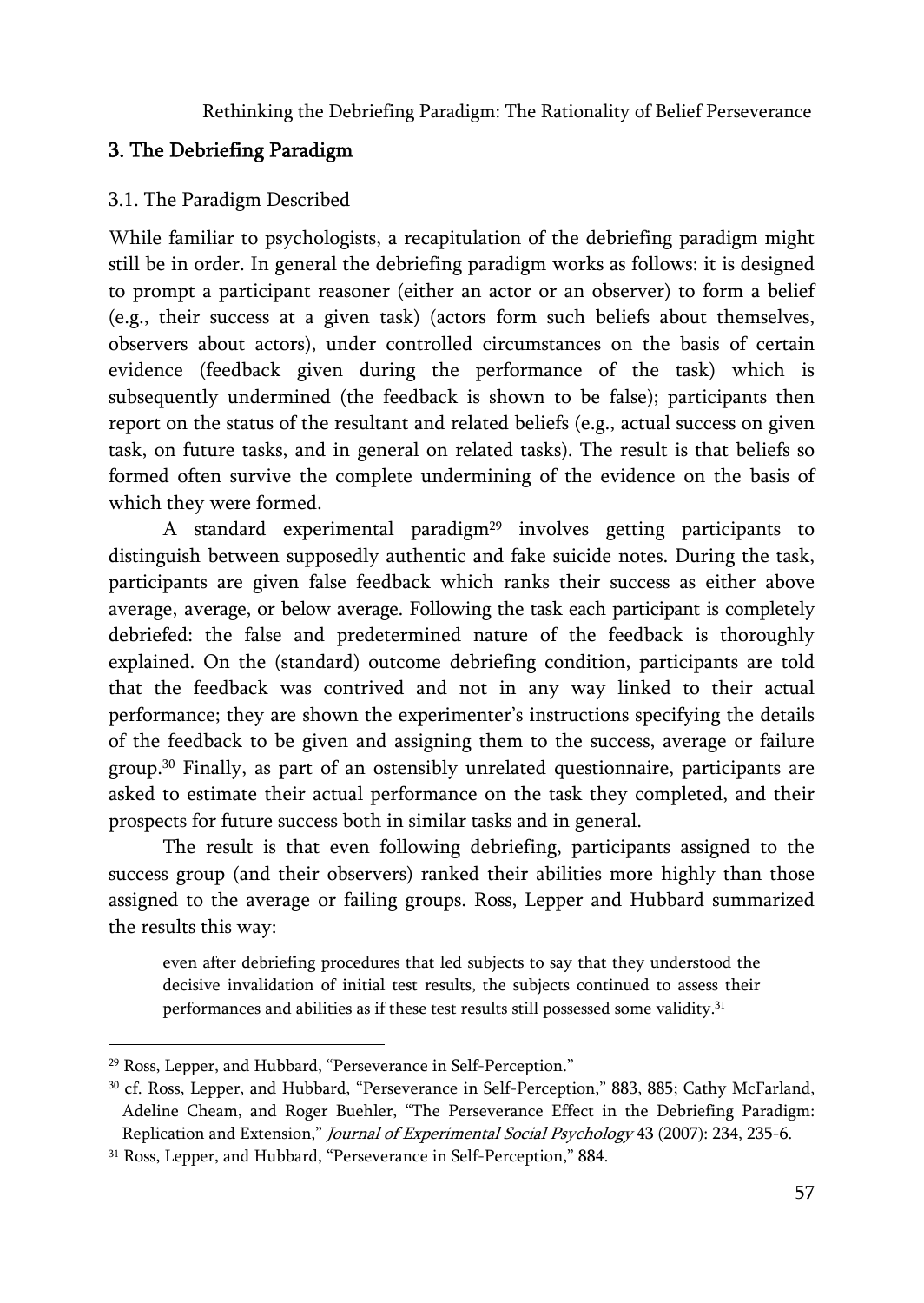That is, the inferred belief perseveres "[even] when a person discovers that the entire evidence base for the initial [inferred] judgement is not merely biased or tainted but is completely without value."32 Despite the fact that most reasoners seem to behave in this way, the intuitive judgement of most theorists is that this behavior is irrational, and that reasoners ought to abandon, or at least revise their confidence in, the belief about their abilities based on the false feedback. Indeed, the results of the debriefing paradigm seem paradoxical because the reasoner, through the process of the experiment, recognizes the defeat of a belief (about the authenticity of the feedback) she has, but she does not recognize this as the defeat of a set of reasons on the basis of which she adopted an additional belief (about her ability).

Subsequent work with the debriefing paradigm<sup>33</sup> has not only confirmed the results of the initial studies, but has extended them in several directions. Perhaps most remarkable is a study by Wegner, Coulton and Wenzlaff34 which demonstrated that even when the falsity of the feedback was made apparent to participants prior to their receiving it (i.e., briefing rather than debriefing), participants still treated the (false) information as though it were true and not completely undermined. "In sum," they wrote, "briefing and debriefing had essentially equivalent effects, leading neither actors nor observers to forsake the feedback as a cue to the actor's performance."35

Empirically, two debriefing techniques have been found to effectively the counter-act the perseverance effect. First, Ross, Lepper and Hubbard<sup>36</sup> reported that process debriefing, whereby in addition to a normal, outcome debriefing, participants are also informed about the phenomenon of belief perseverance and how it can occur, and then warned of its potential personal relevance to them in the context of the experiment, significantly reduced and often effectively eliminated the perseverance effect. Second, McFarland, Cheam and Buehler<sup>37</sup> reported that a revised outcome debriefing which, in addition to a normal outcome debriefing, informed participants of the invalidity of the entire test, eliminates the perseverance effect just as well as process debriefing. Revised outcome debriefing seeks to make manifest to the participant not merely that the information given in feedback is

<sup>&</sup>lt;sup>32</sup> Nisbett and Ross, Human Inference, 176.

<sup>33</sup> e.g., McFarland, Cheam, and Buehler, "The Perseverance Effect in the Debriefing Paradigm."

<sup>34</sup> Daniel M. Wegner, Gary F. Coulton, and Richard Wenzlaff, "The Transparency of Denial: Briefing in the Debriefing Paradigm," Journal of Personality and Social Psychology 49 (1985): 338-346.

<sup>35</sup> Wegner, Coulton, and Wenzlaff, "The Transparency of Denial," 342.

<sup>36</sup> Ross, Lepper, and Hubbard, "Perseverance in Self-Perception."

<sup>37</sup> McFarland, Cheam, and Buehler, "The Perseverance Effect in the Debriefing Paradigm," 235-236.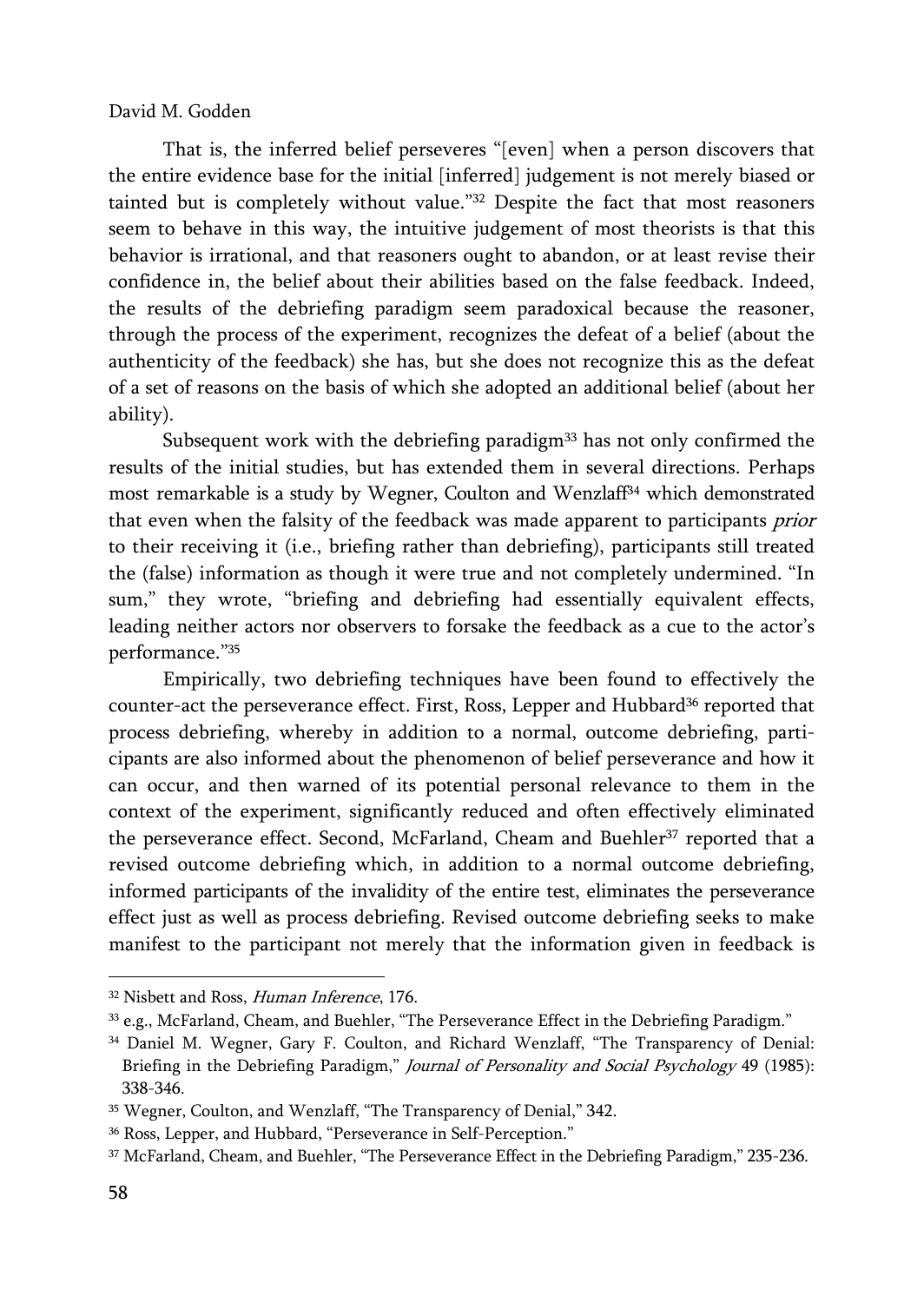false, but that the task itself is entirely fake, i.e., that the source of the information has no potential whatsoever to be reliable.<sup>38</sup>

# 3.2. Explaining our Intuitions Concerning the Rationality of Belief Perseverance

Perhaps the first step in appreciating the explanatory paradoxes raised by belief perseverance is to get a handle on the intuitions theorists tend to have concerning its irrationality. The reason behind this type of intuition seems to be something like this: wholly unjustified beliefs ought to be abandoned. As Ross, Lepper and Hubbard put it: "With no pertinent information remaining, ... the perceiver's assessment [should] return to its starting point as any logical or rational impressionformation model would demand."39 Indeed, this intuition seems to be a corollary of some other, more general, principles of rationality.

The first of these might be the principle of *evidence proportionalism* which has been defined by Engel (following Hume<sup>40</sup>) as follows: "In general a belief is rational if it is proportioned to the degree of evidence that one has for its truth."<sup>41</sup> The rationality of belief is explained, at least in part, through a kind of evidence proportionalism. Thus, beliefs without any evidential support ought to be abandoned. Specifically, the persevering belief, having been deprived of the only supporting evidence on the basis of which it was adopted, seems to be completely unsupported, thereby rationally requiring its abandonment.

A second general principle which perhaps underlies our intuitions concerning the rationality of belief perseverance is the principle of commutativity, which Nisbett and Ross formulate as follows: "the net effect of evidence A followed by evidence B must [i.e., ought to] be the same as for evidence B followed by evidence A."42 Roughly, the order in which we receive information ought not to affect its overall significance or evidential force. Bringing this principle to bear on belief perseverance treats it as a limiting case of the primacy effect whereby newly received information is synthesized in such a way as to represent is as consistent

<sup>38</sup> Seemingly, in Ross, Lepper, and Hubbard's initial (1975) experiment the task was genuine: there were authentic as well as inauthentic suicide notes in each pair, and thus a correct answer was possible on any trial. By the time McFarland, Cheam, and Buhler (2007) repeat the study, it seems that all the notes are inauthentic, and thus that the test itself was a fabrication, with no possibility of measuring what it purported to measure.

<sup>39</sup> Ross, Lepper, and Hubbard, "Perseverance in Self-Perception," 881.

<sup>&</sup>lt;sup>40</sup> David Hume, *Enquiries Concerning Human Understanding and Concerning the Principles of* Morals (1777) (Oxford: Clarendon Press, 1975), X.i.87; 110.

<sup>&</sup>lt;sup>41</sup> Pascal Engel, "Introduction: The Varieties of Belief and Acceptance," in Believing and Accepting, ed. Pascal Engel (Dordrecht: Kluwer, 2000), 3.

<sup>&</sup>lt;sup>42</sup> Nisbett and Ross, Human Inference, 169.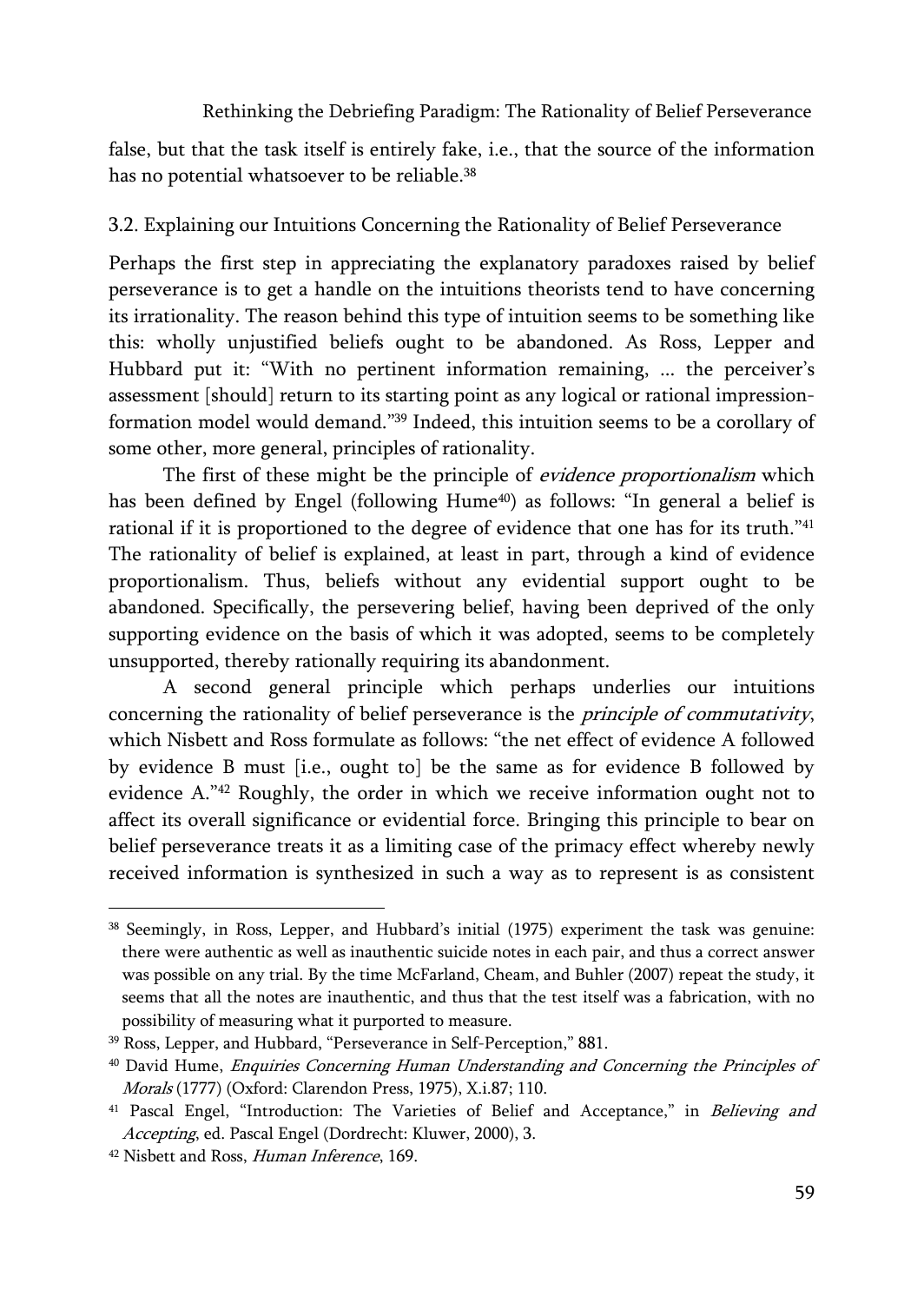and coherent with previously received information. That is, reasoners are maximally conservative when revising existing beliefs, tending instead to interpret the significance of new information in light of already accepted information. Recognizing that the order in which we receive information is normally irrelevant to its evidential import, the principal of commutativity condemns the perseverance effect as irrational.

# 3.3. Explaining the Results of the Debriefing Paradigm

A variety of theories exist that contribute to a psychological explanation of the phenomenon of belief perseverance. Anderson<sup>43</sup> discusses three psychological processes that contribute to such an explanation: the availability heuristic (where only memorable confirming or disconfirming cases are considered); illusory correlation (where more confirming cases and fewer disconfirming ones are remembered than actually exist); and data distortions (where "confirming cases are inadvertently created and disconfirming cases are ignored").

The operation of these cognitive biases can easily be appreciated when imagining the reasoning process of participants in the debriefing paradigm. Nisbett and Ross imagine participants, having adopted the target belief, searching around for confirming evidence among their existing beliefs. For example, a participant who is given (false) feedback that she is a successful discriminator of genuine versus faked suicide notes could take her "reasonably good performance in her abnormal psychology course, her ability to make new friends easily, and her increasing sense of confidence and assurance as she progressed in the … task" as "further evidence" of her discriminatory powers. Similarly, a participant given negative feedback "might note her difficulty in imagining herself as lonesome or alienated, her mediocre performance in her social problems course, and her increasing sense of confusion and hesitation as she progressed in the … task" as further evidence of her own unreliability.44 There is adequate confirming evidence no matter which way things go. This scenario can occasion an important hypothesis, for it promises to show something important about how humans learn and synthesize information. When we acquire a new piece of information we synthesize it with our existing beliefs by finding ways that it can serve as a premise or conclusion from our existing beliefs. As we find new ways that the belief can be a conclusion of our existing beliefs, it becomes further entrenched in our overall web of belief.

<sup>43</sup> Anderson, "Belief Perseverance," 110.

<sup>44</sup> Nisbett and Ross, Human Inference, 181.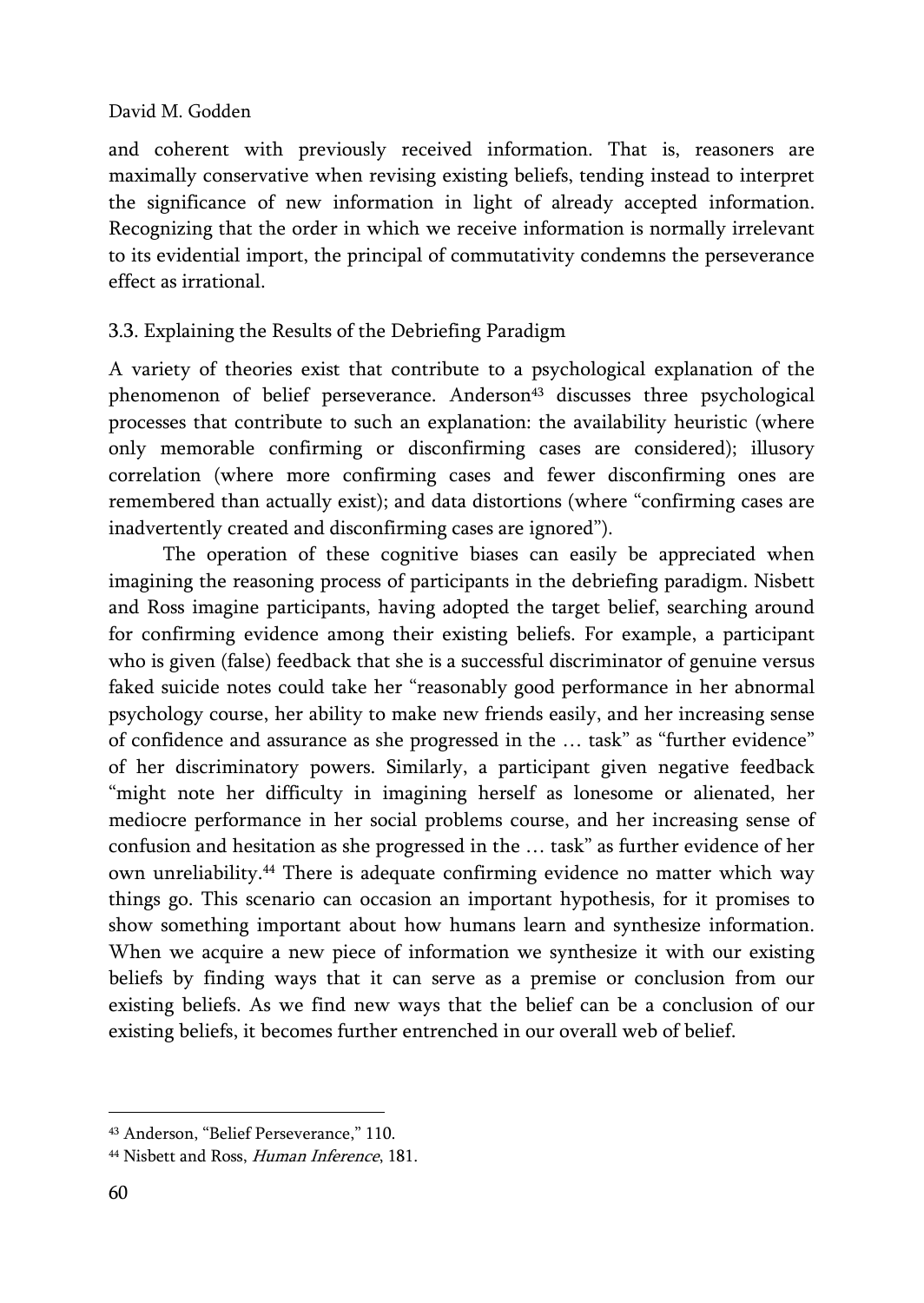Another explanatory hypothesis, first suggested by Ross, Lepper and Hubbard<sup>45</sup> and later by Anderson, Lepper and Ross<sup>46</sup> is that the participant finds explanations of the result from among their existing beliefs. That is, the new piece of information is treated as an explanandum, and reasoners search around for an explanans among their existing beliefs. Here, the participant's beliefs about her performance in her abnormal psychology or social problems course does not serve as evidence for her belief about her 'performance' (as described by the false feedback) in the experimental task, but rather serves to causally explain her 'performance' in the experiment. Since the explanans already occurs among her existing beliefs (i.e., the usual evidential order for a causal explanation is reversed), this further allows the participant to accept the belief because, having explained it, they are entitled to expect the result, or better understand why it happened. Problematically, though, as Anderson, Lepper and Ross observe, "[o]nce a causal account has been generated, it will continue to imply the likelihood of the 'explained' state of affairs even after the original basis for believing in that state of affairs has been eliminated."47

Evolutionary explanations tend to claim that the acquisition of new information is costly. Therefore, once a piece of information has been acquired a cognitively economical strategy is to be as conservative as possible when it comes to revising or abandoning one's doxastic attitude to that information.

Having surveyed some of the explanations of the phenomenon of belief perseverance arising from the debriefing paradigm, the task of more closely scrutinizing the rationality of the behavior remains.

#### 4. Foundations and Coherence

In *Change in View* Harman examines the relationship between justification and belief revision, considering two theories of justification: the foundations theory and the coherence theory. As a theory of justification, each theory serves as a model of ideal belief revision.<sup>48</sup> In distinguishing the two theories, Harman writes: "[t]he key issue is whether one needs to keep track of one's original justifications for beliefs," foundationalists say "yes" and coherentists say "no."49 Thus, Harman writes, "the theories are most easily distinguished by the conflicting advice they occasionally give concerning whether one should *give up* a belief  $P$  ... when  $P$ 's original

<sup>45</sup> Ross, Lepper, and Hubbard, "Perseverance in Self-Perception," 890.

<sup>46</sup> Anderson, Lepper, and Ross, "Perseverance of Social Theories."

<sup>47</sup> Anderson, Lepper, and Ross, "Perseverance of Social Theories," 1038.

<sup>48</sup> Harman, Change in View, 29.

<sup>49</sup> Harman, Change in View, 29.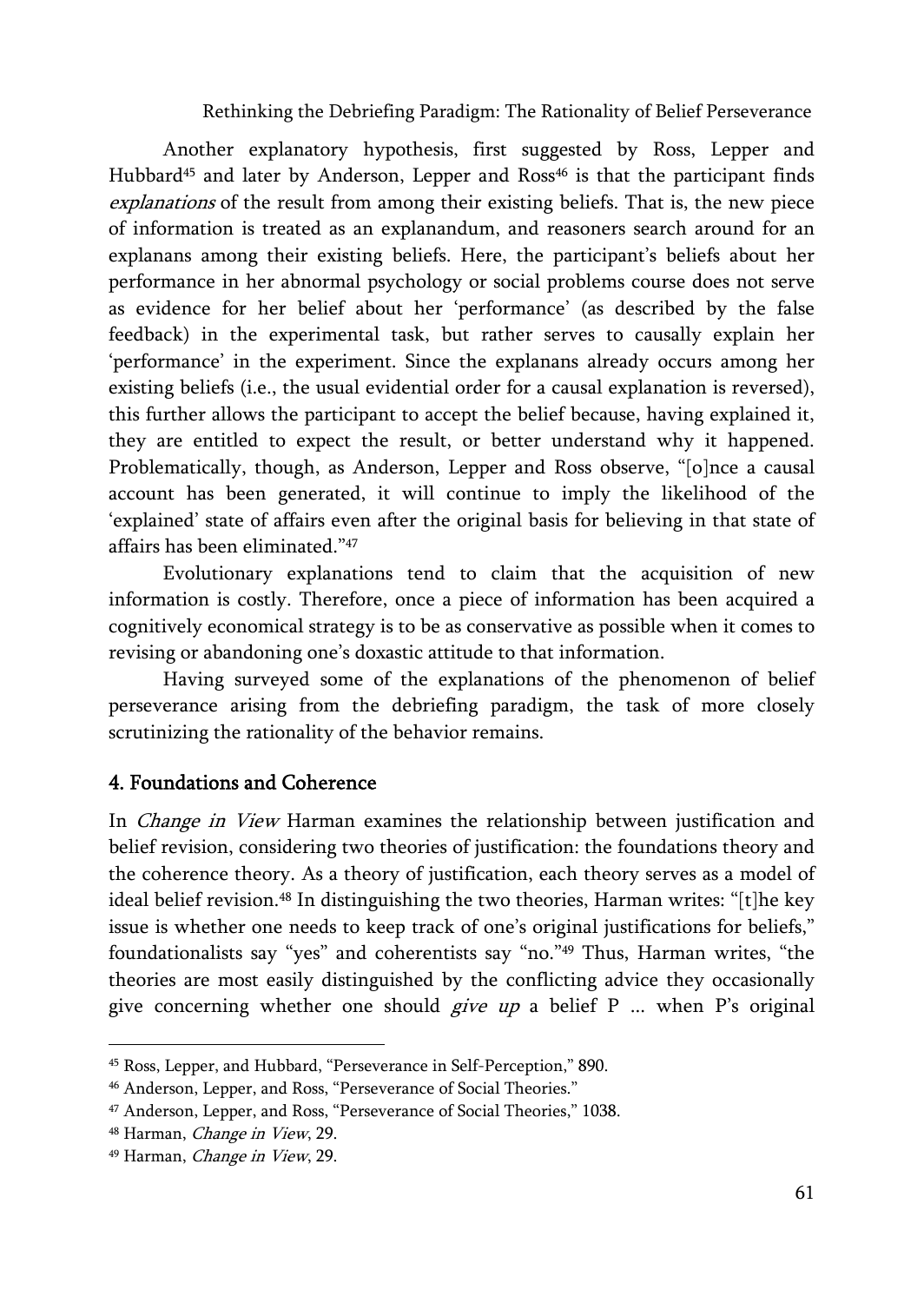justification has to be abandoned."50 As theories of justified belief, foundations and coherence can be roughly characterized as follows:

- Foundations theory of justified belief, one is justified in continuing to believe something only if one has a special reason to continue to accept that belief;
- Coherence theory of justified belief. one is justified in continuing to believe something as long as one has no special reason to stop believing it.<sup>51</sup>

Corresponding to these two theories of justified belief, are two corollary positions concerning belief revision.52 Deriving from the foundations theory is the

Principle of negative undermining: One should stop believing  $P$  whenever one does not associate one's belief in  $P$  with an adequate justification (either intrinsic or extrinsic), 53

## while the coherence theory gives us the

Principle of positive undermining: One should stop believing  $P$  whenever one positively believes one's reasons for believing  $P$  are no good.<sup>54</sup>

As Harman construes it, the foundations theory holds that instances of belief perseverance arising from the debriefing paradigm violate the principle of negative undermining and are therefore irrational, while the coherence theory licenses this behavior as being consistent with the principle of positive undermining and therefore rational.

As Harman observes, when we consider actual cases of belief perseverance it becomes clear that there are problems with the descriptive accuracy of the foundations theory. It is found that people retain beliefs even after the positive refutation of all the evidence that was originally provided in support of the belief. To explain this phenomenon, Harman suggests that

<sup>50</sup> Harman, Change in View, 30.

<sup>&</sup>lt;sup>51</sup> Harman, *Change in View*, 36.

<sup>52</sup> Harman, Change in View, 39.

 $53$  For Harman (*Change in View*, 30-31), the justification of basic beliefs is intrinsic while derived beliefs – beliefs whose justification relies on other beliefs – have extrinsic justifications.

<sup>54</sup> In considering the debriefing paradigm, Goldman proposes a similar rule. Having rejected a rule which instructs one to "Revise all ...beliefs that have been undermined by new evidence," and even a "rule system [which] would *oblige* a cognizer *continually* to search for old beliefs in LTM [long term memory] that might be weeded out in light of new evidence," he proposes a rule which prescribes "if one activates an old belief in q, and if one (actively) believes that this belief wholly stems from now abandoned evidence, then one is required to abandon q" (Alvin I. Goldman, Epistemology and Cognition (Cambridge: Harvard University Press, 1986), 220-21).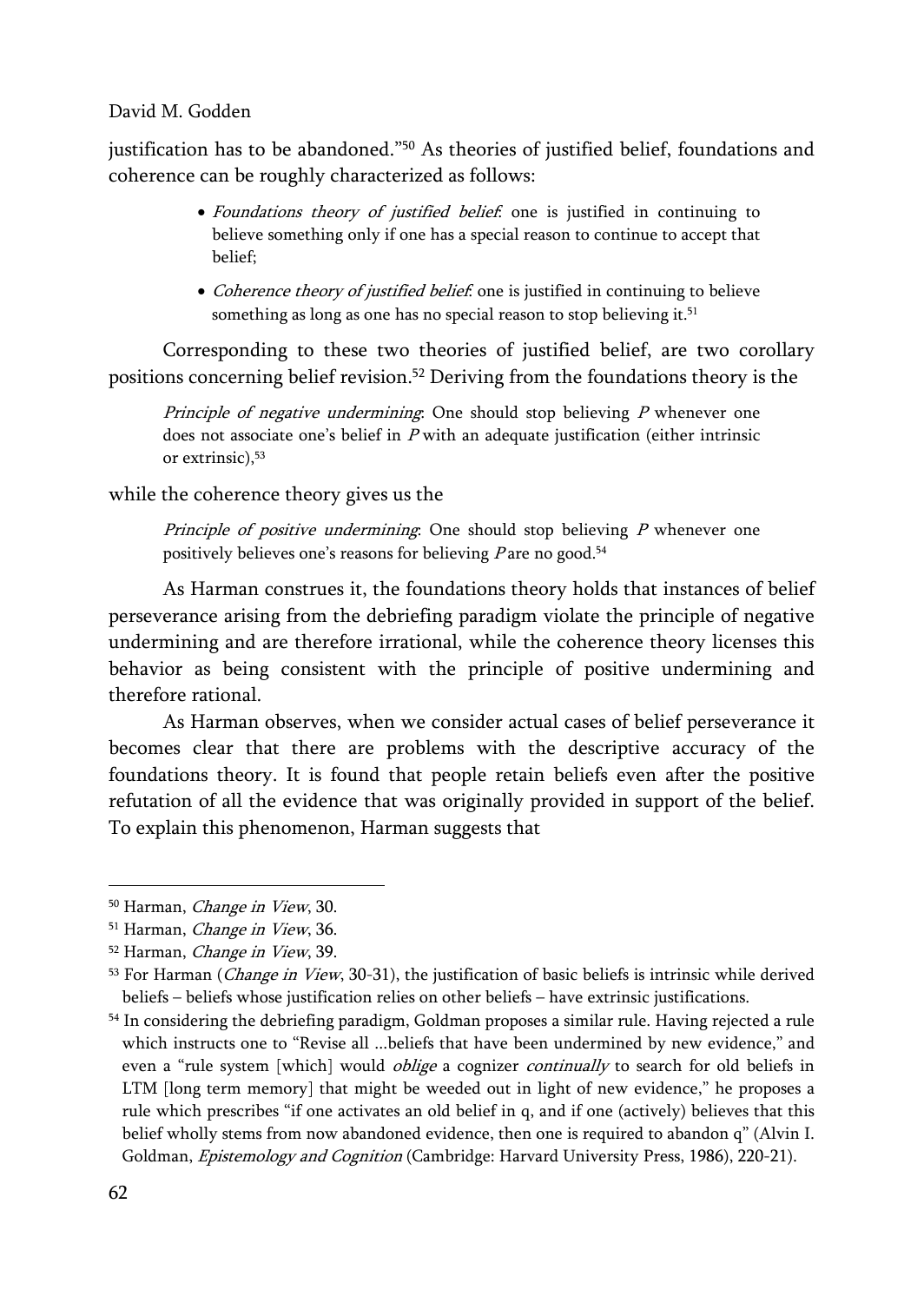what the debriefing studies show is that people simply do not keep track of the justification relations among their beliefs. They continue to believe things after the evidence for them has been discredited because they do not realize what they are doing. They do not understand that the discredited evidence was the sole reason why they believe as they do.<sup>55</sup>

Yet, Harman argues that the foundations theory not only fails descriptively; it also fails as a prescriptive theory. Harman argues that "[P1] the [foundations] theory implies that people are unjustified in almost all their beliefs. [And P2] This is an absurd result." The reasons Harman gives for P1 are [Pi] that the foundations theory requires that agents keep track of their reasons for their beliefs in order for their beliefs to be rationally justified and, [Pii] as evidenced by studies like the debriefing paradigm, "people rarely keep track of their reasons [for their beliefs]."56 Indeed the computational costs for any cognitively finite agent attempting to actively track all of the evidentiary relations on the basis of which it (comes to) hold(s) its beliefs is intractable.<sup>57</sup> Since any normative theory which classifies the majority of our beliefs as irrational violates Cohen's basic principle of judging instances of irrational performance against a backcloth of rational competence, the foundations theory cannot be accepted as providing the normative standards against which the rationality of our inferential behavior should be assessed. Therefore, Harman concludes, "The foundations theory turns out not to be a plausible normative [i.e., prescriptive] theory [of rational belief change] after all."<sup>58</sup>

By our rational intuitions alone, we tend to judge the belief perseverance behavior of participants in the debriefing paradigm as irrational. Yet according to Harman, these rational intuitions presuppose a foundations approach to reasoned belief revision which is unacceptable. Further, since on the coherence theory the majority of our actual beliefs are rationally held, it is a better prescriptive theory than foundationalism. As a corollary, belief perseverance behavior also turns out to

<sup>&</sup>lt;sup>55</sup> Harman, *Change in View*, 38. This seems to be a point which Ross, Lepper and Hubbard themselves accepted. They wrote: "We propose that first impressions may not only be enhanced by subsequent biases in coding but may ultimately be *sustained* through such biases. The perceiver, we contend, typically does not reinterpret or reattribute impression-relevant data when the basis for his original coding bias is discredited; once coded, the evidence becomes autonomous from the coding scheme, and its impact ceases to depend upon the validity of that schema" (Ross, Lepper, and Hubbard, "Perseverance in Self-Perception," 889, emphasis added).

<sup>&</sup>lt;sup>56</sup> Harman, *Change in View*, 39.

<sup>&</sup>lt;sup>57</sup> Mike Oaksford and Nick Chater, "Reasoning Theories and Bounded Rationality," in *Rationality:* Psychological and Philosophical Perspectives, 31-60; Mike Oaksford and Nick Chater, "Theories of Reasoning and the Computational Explanation of Everyday Inference," Thinking and Reasoning 1 (1995): 121-152.

<sup>58</sup> Harman, Change in View, 39.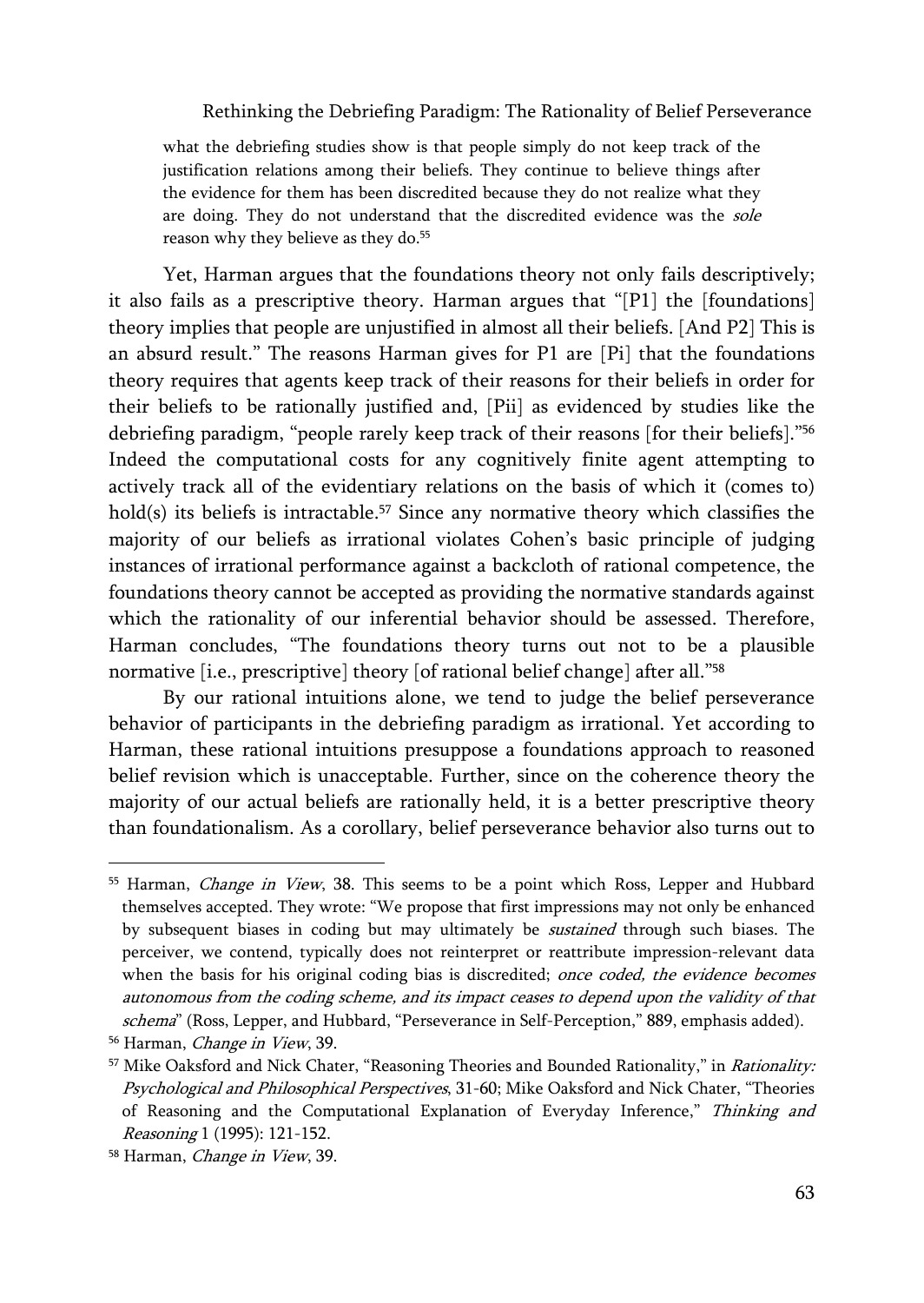be rational. Basically, Harman's view (as I read it) is that our intuitions about the rationality of belief perseverance and the debriefing paradigm are irrational not the behavior of reasoners in these cases.

# 5. Debriefing: Why Failure to Track Reasons is not the Problem

Against Harman, I hold that our intuitions about the irrationality of belief perseverance in cases like the debriefing paradigm are correct. In responding to his position I do not propose an argument in favor of the foundations theory of rational belief revision. Rather, I deny that our intuitive judgements of the irrationality of belief perseverance presuppose the foundations theory. Instead, I provide an account of what is going on in the debriefing paradigm which confirms our intuitions about the irrationality of the results of the paradigm without requiring that reasoners track their reasons for their beliefs.

On Harman's account, the failure of the reasoner is not one of rationality but one of memory. She has simply forgotten that the defeated reasons were the reasons on the basis of which she initially adopted a belief and it is because of this that she does not draw the connection between the defeat of those reasons and the acceptability of the belief. On this picture, even the failure to actively track her reasons – regardless of whether those reasons become defeated or overridden – is enough to violate the principle of negative undermining thereby requiring abandoning the belief. By contrast, the principle of positive undermining is never violated since the reasoner never realizes that her reasons have been defeated. That is, she never comes to the positive belief that her reasons for her belief are no good: not because she does not recognize the defeat of certain claims (the reasons themselves) but because she fails to connect those claims with the belief for which they served as reasons.

But the question remains: is this failure to make the connection between the defeat of the reasons and the acceptability of the belief properly explained as a failure of memory? I maintain that the results of the debriefing paradigm, and others like it, are not cases of negative undermining and are not properly explained or justified as a failure of memory. Instead, these are cases of positive undermining, where reasoners fail to recognize the evidentiary significance of new information available to them. Even if the reasoner has not tracked (e.g., by forgetting) her initial reasons for adopting the belief, this neither explains nor excuses her failure to examine the acceptability of the belief following the defeat of those reasons. On my account, the failure in such cases is not an understandable failure of memory but a rationally reprehensible failure to see the immediate consequences of new information. This failure to recognize the immediate consequences of new information is best understood not as a failure of memory but as a failure of understanding.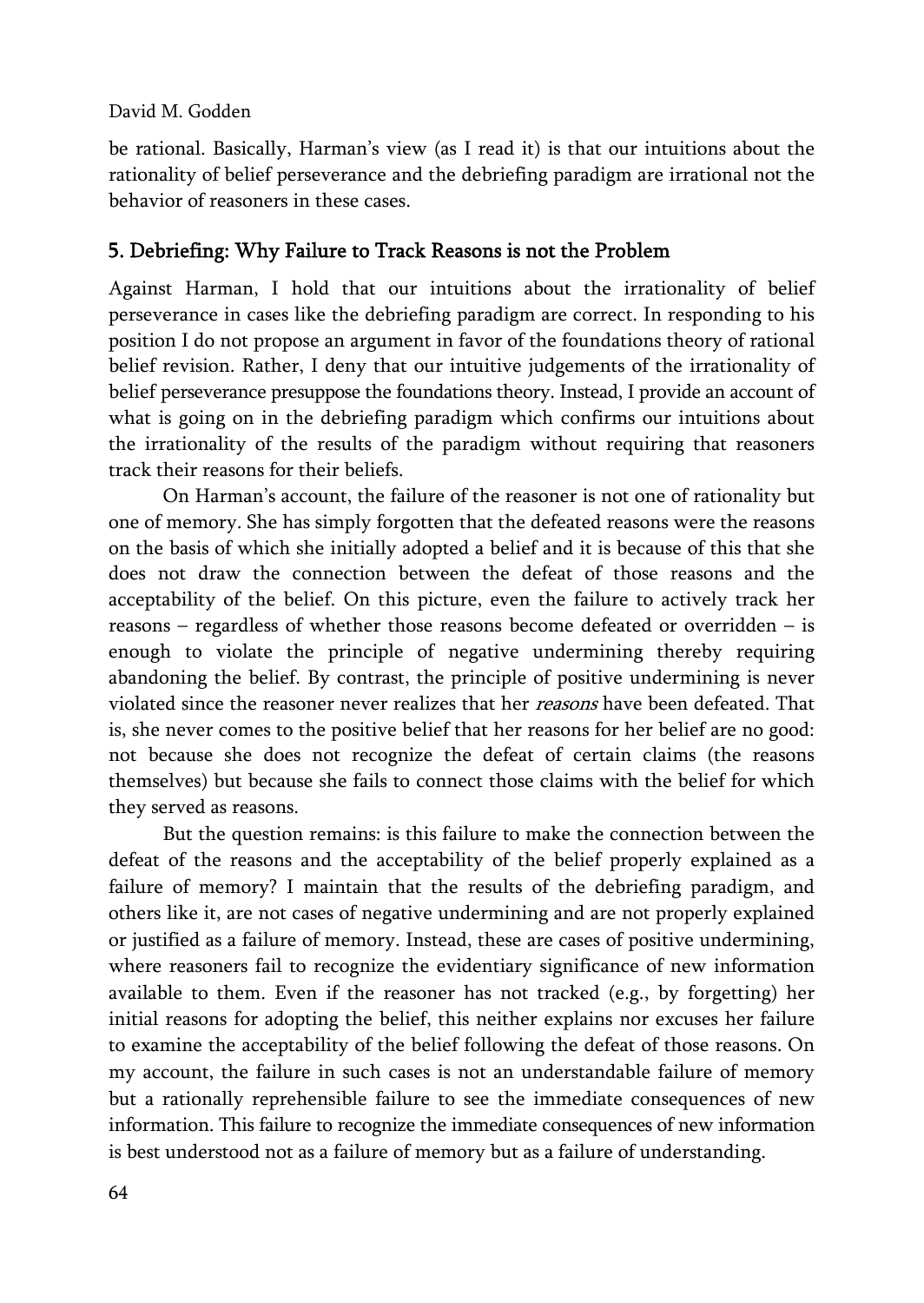It is important to note that accounts involving both the foundations theory and the coherence theory presuppose that the reasoner has not arrived at any new or *alternate* reasons for the target belief. If it is supposed that the reasoner possesses any new or alternate reasons supporting the belief, then the case ceases to be problematic: we would not intuitively deem it irrational that she would continue to hold the belief, and neither would either of the two theories.

## 5.1. Understanding and Drawing the Right Inferences

In the debriefing paradigm, the participant reasoner drew an inference regarding her abilities on the basis of the information given to her as feedback during the experiment. We might call the connection in her mind between the feedback and the conclusion she drew therefrom her cognitive warrant.59 That is to say that part of the significance to the reasoner of the information given in the feedback is that it yielded certain consequences. Yet when, during the debriefing, the reasoner recognized that this same information was defeated, she did not thereby recognize that the conclusion she drew therefrom might be undermined. That is, she failed to appreciate the immediate consequences of new information she had come to accept. There is no need for her to have tracked or remembered the initial inference she drew. Rather, the only thing that is required of her is that she recognize the significance of the information immediately before her. On this account the failure is not one of memory but of understanding.

Part of what it is to understand a claim is to understand how it connects inferentially to other claims. That is, part of what it is to understand a claim is to know what other claims it could be concluded from, and what other claims it could serve as a premise for. This view of meaning and understanding Brandom calls inferentialism<sup>60</sup>

Understanding or grasping a propositional content is here presented not as the turning on of a Cartesian light, but as a practical mastery of a certain kind of inferentially articulated doing: responding differentially according to the circumstances of proper application of a concept, and distinguishing the proper inferential consequences of such application. … Thinking clearly is on this inferentialist rendering a matter of knowing what one is committing oneself to by a certain claim, and what would entitle one to that commitment. … Failure to

<sup>&</sup>lt;sup>59</sup> See the next section for an explanation of the notion of a cognitive warrant.

 $60$  With Brandom, I see this as part of a pragmatic view of meaning which holds that meaning is explained in terms of use, and to understand a linguistic expression is to know how it is correctly used. One of the ways that we use statements is as premises and conclusions in inferences. Thus, part of what it is to understand a claim is to know what inferences can be correctly made involving them.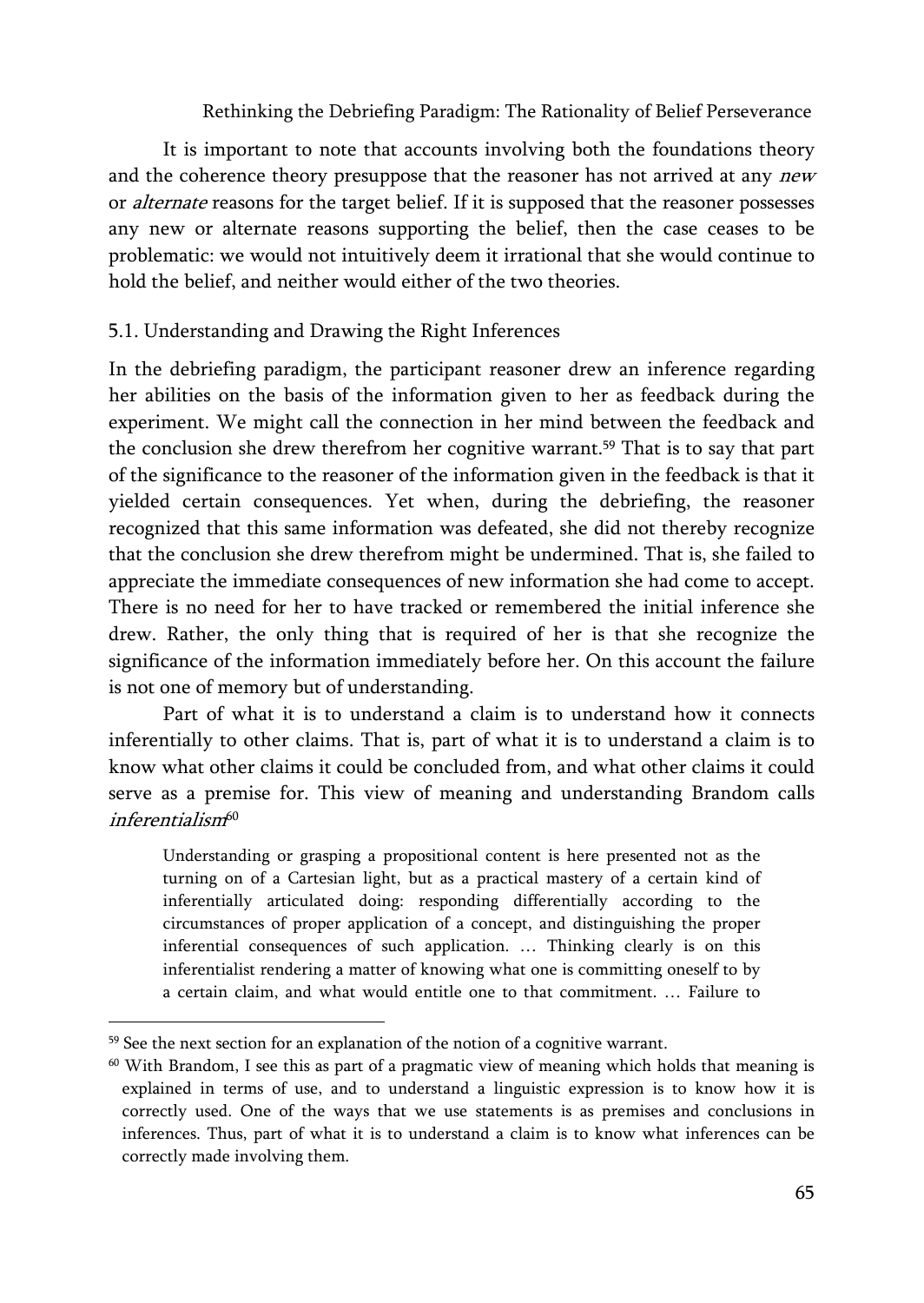grasp either of these components is failure to grasp the inferential commitment that use of the concept involves, and so failure to grasp its conceptual content. 61

While Brandom here talks in terms of understanding propositions, elsewhere he specifically links this inferentialist account of understanding to the contents of beliefs, writing: "Understanding the content of a speech act or belief is being able to accord the performance of that speech act or the acquisition of that belief the proper practical significance – knowing how it would change the score [of commitments and entitlements] in various contexts."62 So, to correctly understand the meaning of a claim is to understand its inferential significance. To the degree to which we fail to appreciate the consequences of a claim (the commitments it puts upon us), we fail to understand it. Similarly, to the degree to which we fail to appreciate what a claim is a consequence of (what would entitle us to it), we fail to understand it.

In the case of the debriefing paradigm, the participant reasoner fails to appreciate the commitments put upon her by her accepting during debriefing that the information given as feedback is indeed false. What makes cases like this so remarkable is not that an individual has forgotten her reasons for adopting a belief. Rather, it is that on one occasion she recognized some information as having a certain significance by immediately making certain inferences on its basis. Yet, on another occasion she fails to recognize the significance of that same information by failing to make the relevant inferences. Seen in this way, the reasoner fails to appreciate the meaning of the information, or at least treats the information differently from one occasion to the next. Rather than forgetting their reasons for a belief which they may not be attending to, reasoners in the debriefing paradigm fail to appreciate the significance of information immediately present to them and thereby misunderstand it.

<sup>&</sup>lt;sup>61</sup> Robert B. Brandom, Articulating Reasons: An Introduction to Inferentialism (Cambridge: Harvard University Press, 2000), 63-64.

 $62$  Brandom, Articulating Reasons, 165-166. The passage preceding the quoted sentence reads as follows: "One can pick out what is *propositionally* contentful to begin with as whatever can serve both as a premise and as a conclusion in *inference* - what can be offered as, and itself stand in need of, reasons. Understanding or grasping such a propositional content is a kind of know-how – practical mastery of the game of giving and asking for reasons, being able to tell what is a reason for what, distinguish good reasons from bad. To play such a game is to keep score on what various interlocutors are committed and entitled to. Understanding the content of a speech act or belief is being able to accord the performance of that speech act or the acquisition of that belief the proper practical significance – knowing how it would change the score in various contexts" (Brandom, Articulating Reasons, 165-166).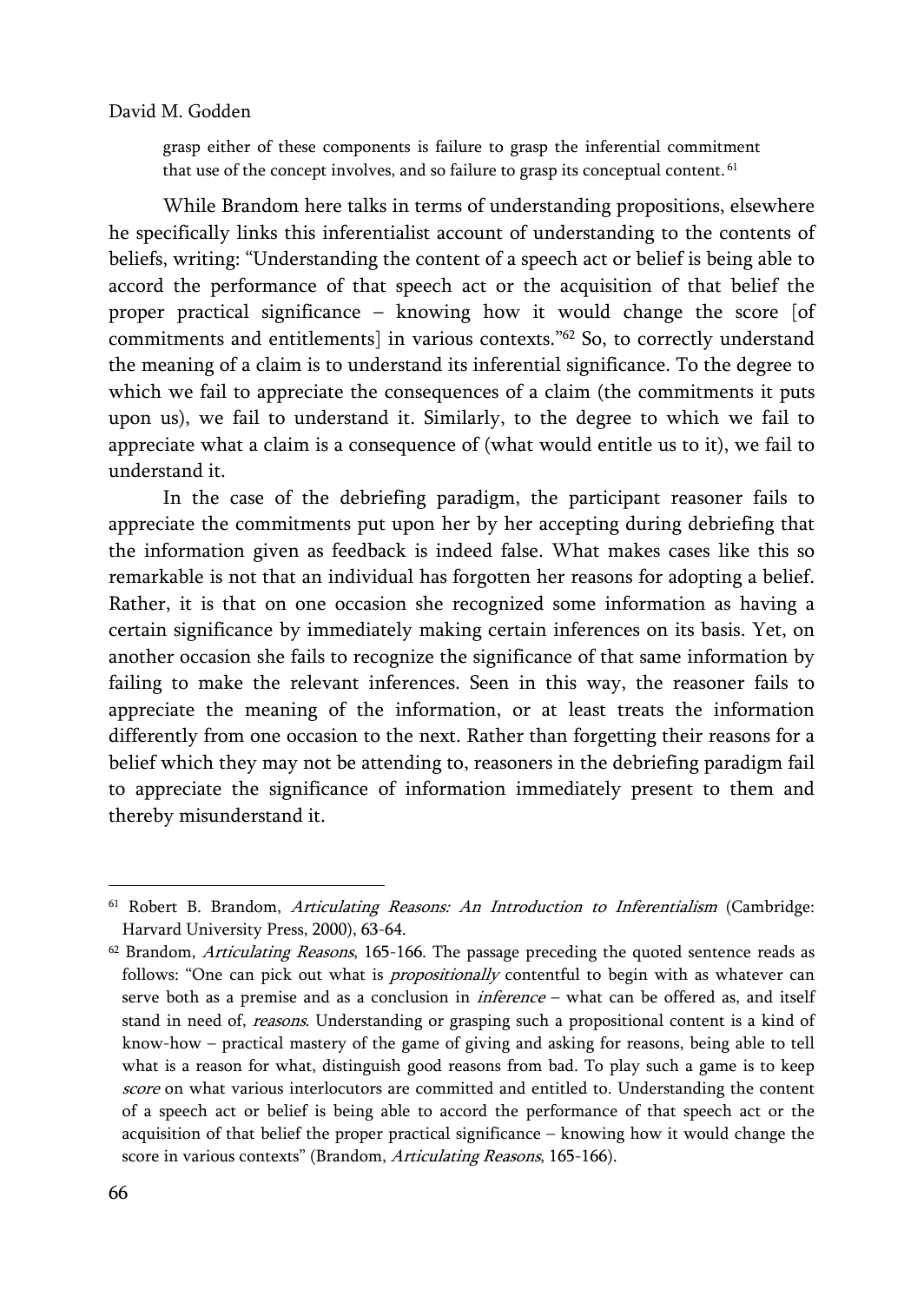Two situational facts about the experimental method of the debriefing paradigm make this result especially conspicuous. First is the fact that the inferential path from the feedback to the target belief was not complicated but was an immediate inference for the participant reasoner. No other information was required in making the inference in the initial instance. Second is the fact that the time between the initial feedback and its subsequent undermining is not especially long.<sup>63</sup> Ex hypothesi, not only was there no occasion for the discovery of new evidence for the target belief but there was no occasion for the re-evaluation or displacement of the cognitive warrant initially relied upon.

Viewed in this way, the prescribed result of the debriefing paradigm does not seem nearly as cognitively onerous as Harman's account makes it out to be. Yet the question remains as to whether the situation of the debriefing paradigm is properly interpreted as an instance of (unrecognized) positive undermining. To answer this question we must consider the notion of a cognitive warrant a little more closely.

#### 5.2. Cognitive Warrants and Positive Undermining

Harman's *principle of positive undermining* states: "one should stop believing P whenever one positively believes one's reasons for believing  $P$  are no good."<sup>64</sup> The question is, how are external judges to determine when an individual reasoner judges – or ought to judge – that her reasons for believing something are good or no good? To make this determination solely on the basis of whether the reasoner actually comes to adopt or abandon some belief cannot be accepted as a satisfactory. The problem with this method is that it presumes that the reasoner is never mistaken or irrational. Yet since cases like belief perseverance raise questions about the rationality of individual reasoners in certain situations, we should not allow this question to be begged.

Instead, what is needed is a way of determining when the principle of positive undermining has been satisfied, even if a reasoner has failed to recognize this or to act on it appropriately. I suggest that a neutral way of attempting to determine when a reasoner (ought to) positively believe(s) that her reasons for believing something are (no) good is to invoke the idea of a cognitive warrant.

<sup>63</sup> Ross, Lepper, and Hubbard ("Perseverance in Self-Perception") initially tested for two intervals, 5-minutes and 25-minutes between the conclusion of the briefing-phase and debriefing. (During this time participants are not exposed to any new information.) Finding no statistically significant difference between these conditions, they opted for the shorter interval. Similarly, McFarland, Cheam and Buehler use a delay interval of "a few minutes" (McFarland, Cheam, and Buehler, "The Perseverance Effect in the Debriefing Paradigm," 235).

<sup>&</sup>lt;sup>64</sup> Harman, *Change in View*, 39.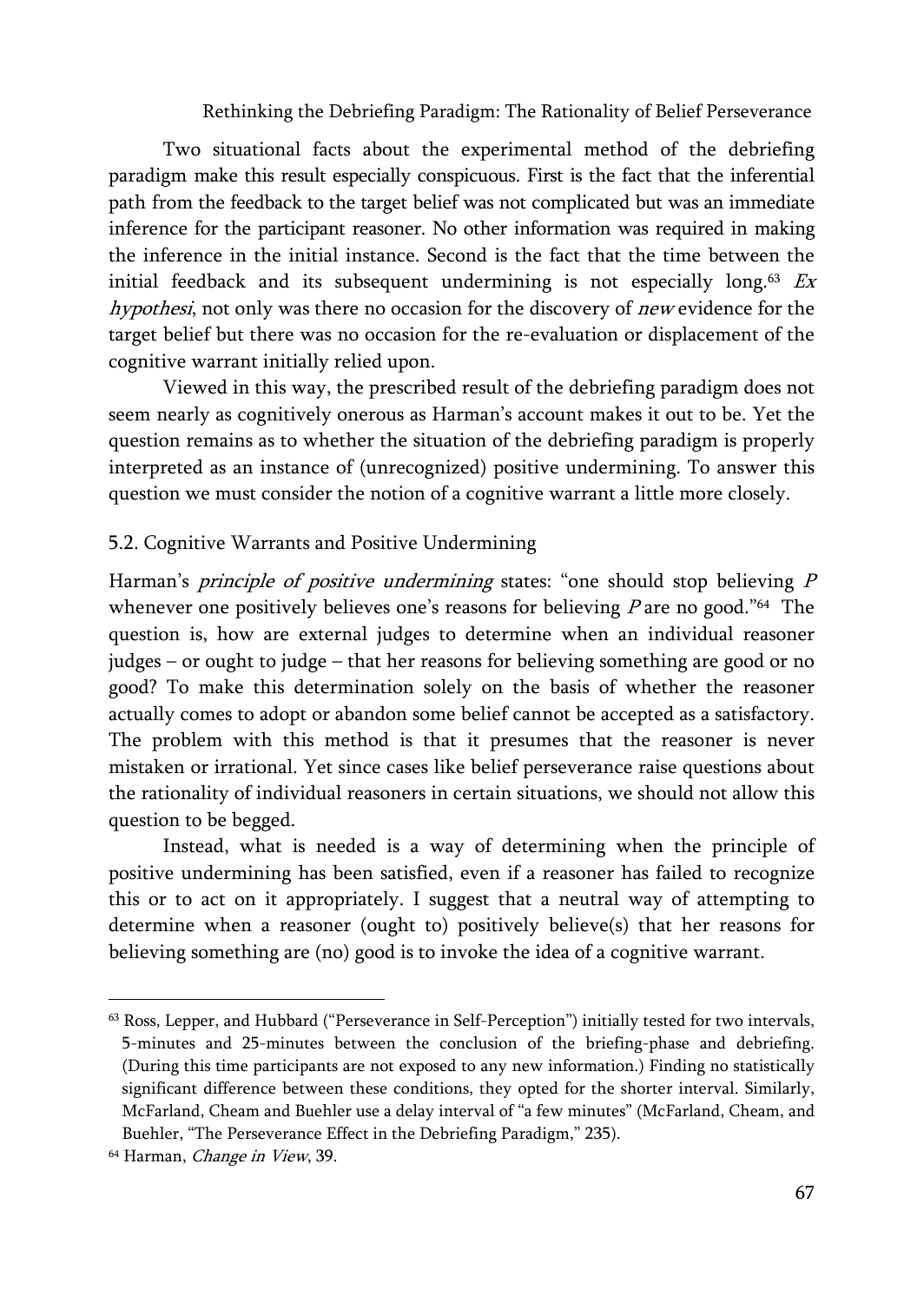A warrant is like an inference ticket: it is a rule that licenses or underwrites a move to infer some claim on the basis of other claims. A cognitive warrant is the warrant that a reasoner actually uses or actually draws upon in making an inference on some particular occasion. Cognitive warrants can be understood as something like the "habits of mind" Peirce described in "The Fixation of Belief" as "that which determines us, from given premises, to draw one inference rather than another" and which Peirce there called a *guiding principle* of inference.<sup>65</sup>

A cognitive warrant is psychological in nature and need not be explicitly formulated in the mind of the reasoner in order to be operative. A cognitive warrant might have no logical or epistemological merit whatsoever instead being based on nothing more than a psychological association in the mind of a reasoner. But even as such, it has psychological force for that individual reasoner. Further, a reasoner need not articulate the warrant to herself when relying upon it in her reasoning; indeed she need not be aware of it at all. Cognitive warrants are markers of consequences that some reasoner finds immediately apparent when presented with certain information. It is the job of epistemologists and psychologists of reasoning to make these cognitive warrants explicit in an attempt to explain and evaluate processes of reasoning.

Importantly, Harman's account of reasoning relies on notions very similar to these cognitive warrants or guiding principles of inference. Harman assumes that "one has certain basic dispositions to take some propositions immediately to imply other propositions and to take some propositions as immediately inconsistent with each other,"<sup>66</sup> thereby introducing the notions of immediate implication and immediate inconsistency which are defined internally to the psychology of individual reasoners. These notions are meant to replace the purely logical notions of implication and inconsistency in formulating prescriptive norms for reasoners. For example, Harman's Principle of Immediate Implication states: "That P is immediately implied by things one believes can be a reason to believe  $P^{\prime\prime\prime}$ . In the debriefing paradigm, it would seem that, even on Harman's account, the target belief concerning a reasoner's task-related abilities is an immediate implication of the feedback given during the experiment. Whatever the link is in the mind of the reasoner between the feedback and the target belief we can call her cognitive warrant.

<sup>65</sup> Peirce, "The Fixation of Belief."

<sup>&</sup>lt;sup>66</sup> Harman, *Change in View*, 19.

<sup>67</sup> Harman, Change in View, 21.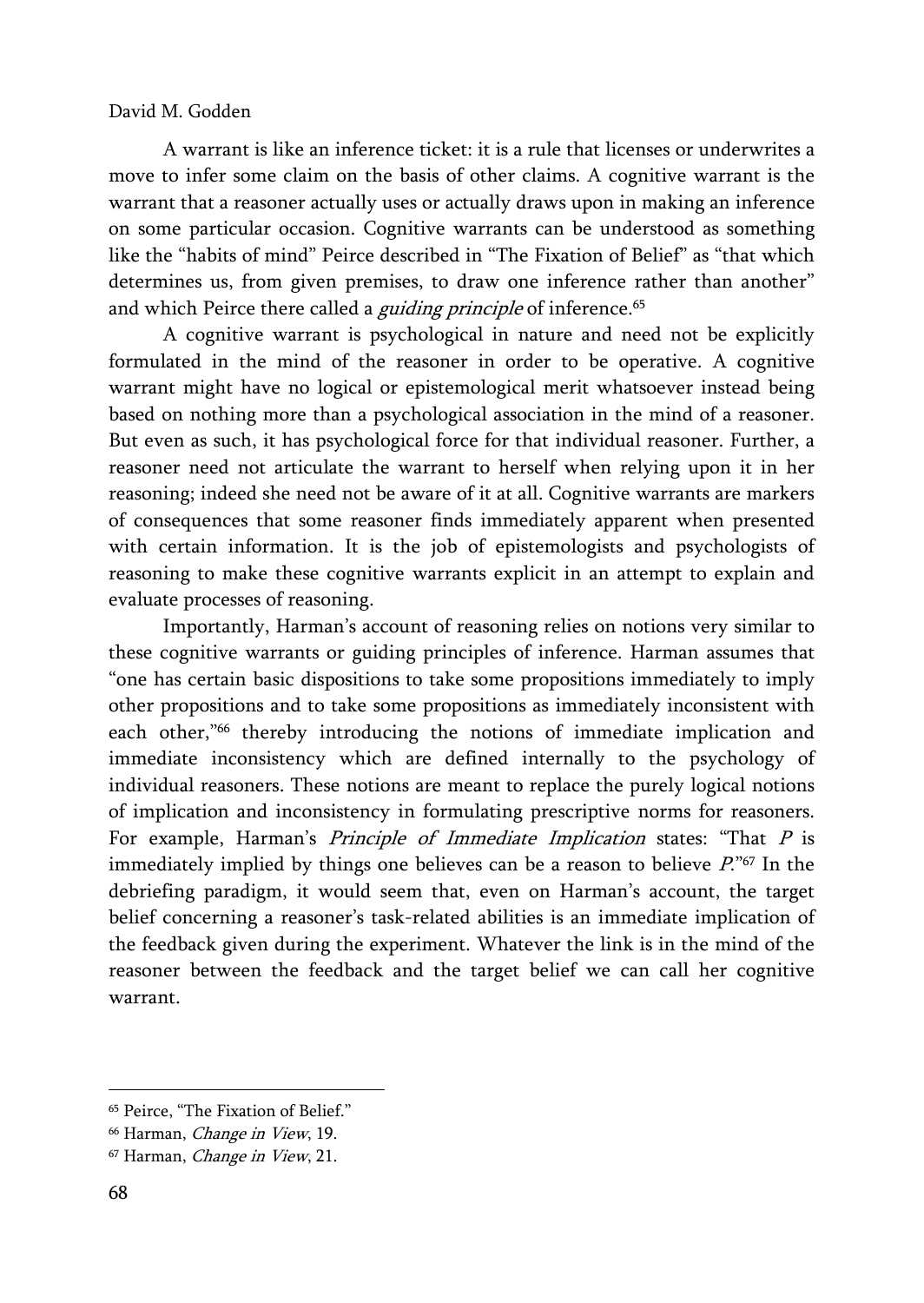The truth of such guiding principles of inference, according to Peirce, "depends on the validity of the inferences which the habit determines."68 Thus, cognitive warrants can be objectively evaluated against some external standard of rationality according to whether they are (generally) truth-preserving or reliable. But, more importantly for the purposes of this argument, the reasoning of individuals can also be rationally evaluated by an internal standard according to whether the agent consistently applies the cognitive warrants they actually (though perhaps tacitly) accept from one occasion to the next.

That a reasoner relies on, or acts in accordance with, a cognitive warrant on some occasion is an indication that she finds it to mark a relationship of immediate implication between two (sets of) beliefs. That is, at some (perhaps unconscious) level she finds the premissiory beliefs to be good reasons for the conclusion-belief. Because of this, we should be able to use the notion of cognitive warrants to determine when the *principle of positive undermining* ought to apply. Namely, we can say that a reasoner, S, ought to believe that her reasons for believing that  $P$  are no good whenever a set of beliefs that immediately imply  $P$  (for S) have been manifestly (to S) shown to be unacceptable. That is, a belief,  $P$ , has been positively undermined whenever a cognitive warrant having  $P$  as its conclusion has been positively undermined. Yet, this is exactly what happens in the case of the debriefing paradigm: participants are shown that their reasons – reasons which immediately implied some target belief – are no good.

To better appreciate this, consider the way that Ross, Lepper and Hubbard described standard outcome debriefing:

The experimenter explained that the subject's success or failure had been randomly determined prior to her arrival. He emphasized that the subject's score had not been dependent on her performance and that it provided absolutely no information about her actual performance.<sup>69</sup>

Similarly, McFarland, Cheam and Buehler describe (standard) outcome debriefing as follows:

Participants in the *standard outcome debriefing* condition were informed that their score was a fake score that had been randomly assigned to them prior to their arrival. Additionally, they were shown a "random assignment schedule," and the experimenter emphasized that the score contained absolutely no information about the participant's actual performance or underlying abilities.<sup>70</sup>

<sup>68</sup> Peirce, "The Fixation of Belief."

<sup>69</sup> Ross, Lepper, and Hubbard "Perseverance in Self-Perception," 885.

 $70$  McFarland, Cheam, and Buehler, "The Perseverance Effect in the Debriefing Paradigm," 235.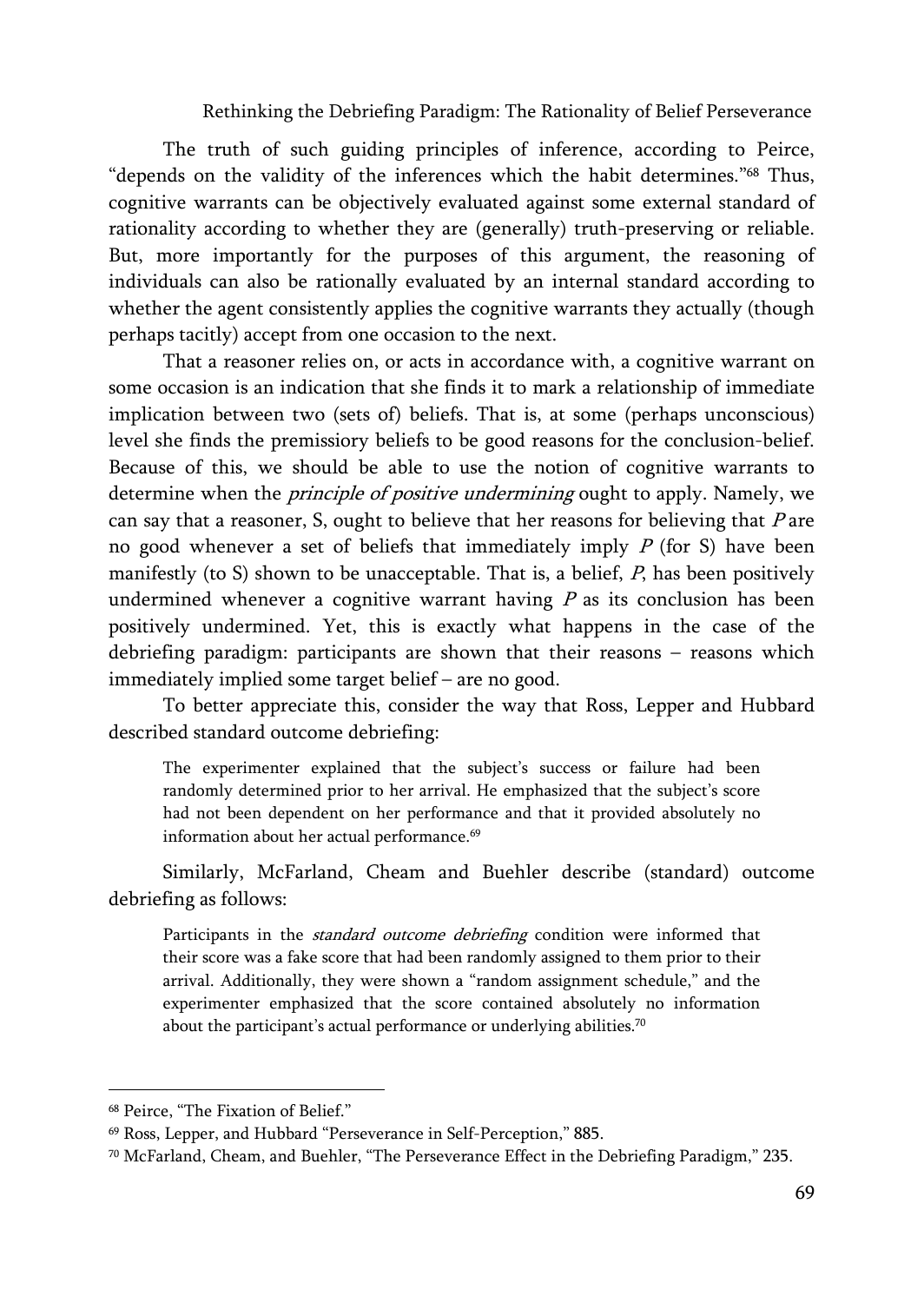The emphasis offered in debriefing has the effect of reminding the participant of the inference she had drawn only minutes ago on the basis of the now defeated information. In doing so, it makes manifest to the participant that the cognitive warrant she relied on just previously is entirely defeated and her inference thereby undermined.

Seen in this way, the debriefing paradigm is a situation of positive rather than negative undermining. Recognizing that the undermining occurs does not require tracking any reasons, but only requires that the reasoner recognizes the immediate implications of the information presented, indeed emphasized, to her in debriefing. Her failure to see that the target belief has been undermined is evidence not that she is forgetting what her reasons for that belief were, but that she is misunderstanding (or ignoring the probative significance of) the information immediately before her by failing to apply the same cognitive warrant on one occasion that she had (and was reminded she had) applied only minutes previously. And, in accordance with our intuitions, this behavior is irrational.

The problem, I suggest, with Harman's approach to assessing the rationality of belief perseverance in debriefing is not his advocacy of a coherentist principle of positive undermining over a foundationalist principle of negative undermining. Rather, the problem is that he psychologizes the criteria for determining when positive undermining has occurred. Positive undermining occurs when one comes to believe that one's reasons for believing some claim are no good. Yet, as a criteria for determining when this occurs, Harman seems to invoke his *Immediate* Inconsistency Principle: "Immediate logical inconsistency in one's view can be a reason to modify one's view."71 It would seem that Harman takes positive undermining to have occurred only if an agent positively forms a belief that the defeat of her reasons (during debriefing) is inconsistent with her acceptance of the target belief. In other words, positive undermining has not occurred unless the reasoner *recognizes* not merely that her *reasons* for P are defeated, but also that this is somehow inconsistent with continuing to hold that P. But to use this as the criterion for positive undermining is to presuppose that the reasoner is always rational, and it is precisely the rationality of the reasoner that is at issue. Positive undermining can occur, and yet the reasoner can fail to recognize it.

This problem is overcome, I suggest, by the proposed method. The cognitive warrant method is neutral concerning objectively correct rational norms because it does not impose any external normative standard of reasoning on the reasoner, instead relying on her own inferential habits to determine which inferences she takes to be good ones. At the same time, it allows third-party judges to hold

<sup>71</sup> Harman, Change in View, 22.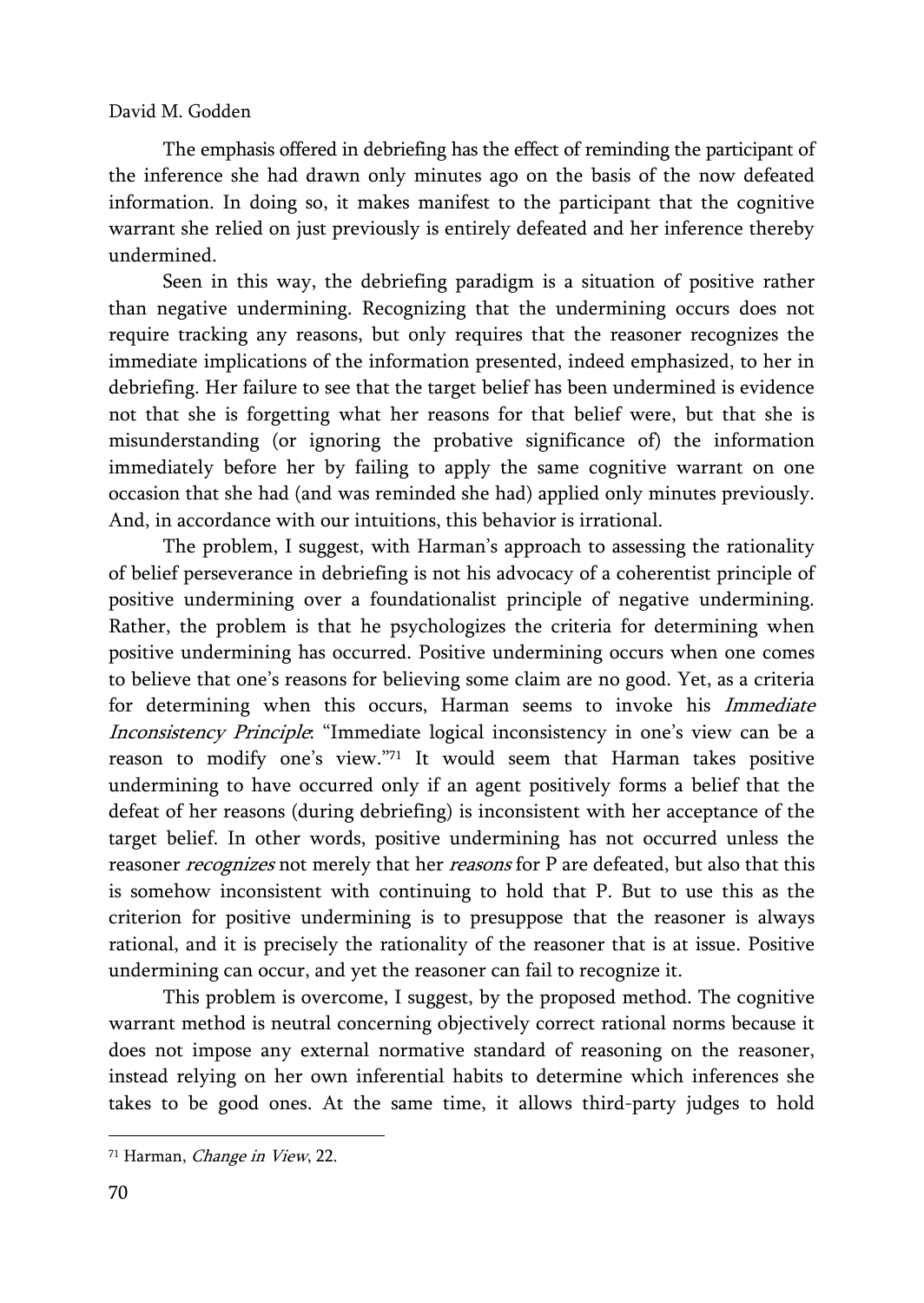reasoners accountable to their own putative standards, by insisting that they give the same information the same significance from one occasion to the next by applying the same cognitive warrants to it as they have in the immediate past. On this model it is possible for a reasoner to fail to recognize that a belief has been positively undermined, and it is possible for a third-party to make a judgement about when this has occurred.

This is not to say that reasoners cannot abandon or change their conscious attitudes towards their cognitive warrants just as they can their beliefs. It does, though, allow theorists of reasoning a way of making explicit those rules which characterize a reasoner's inferential habits, and thereby of talking about when it is rational for reasoners to change those inferential habits. Because of the experimental conditions of the debriefing paradigm and the temporal proximity from feedback to debriefing it is not reasonable to suppose that the cognitive warrant relied upon in the feedback stage should have been abandoned or reevaluated prior to debriefing.

#### 5.3. An Objection to the Proposed Account

An important objection to the account just described is that the defeat of antecedent information occasioning the drawing of a specific inference need not undermine the conclusion drawn in that inference.

Let us represent the cognitive warrant used by the participant reasoner, S, as  $R \rightarrow C'$ , such that, in accepting R, S takes C to be immediately implied and is thereby cognitively compelled to infer C. Importantly, there is nothing in this cognitive warrant that compels S to conclude  $\tilde{C}$  on the basis of  $\tilde{C}$ R. That is to say  $\Gamma^*R \to \Gamma^*C$ ' need not be a cognitive warrant of S. Indeed,  $\Gamma^*R$  and C may be entirely consistent not only with each other but with the remainder of S's beliefs also. More importantly,  $\tilde{R}$  and  $\tilde{C}$  may not seem immediately inconsistent to  $S$  and this seems to challenge my interpretation that the defeat of R is an instance of positive undermining.

Why should S's subsequent acceptance of  $\tilde{R}$  have any effect whatsoever on her attitude towards C? And what effect should that be?

The answer to the first question is that positive undermining involves forming the positive belief that one's reasons for a belief are no good, not in believing there to be an immediate inconsistency between two claims. The status of R as one of S's reasons for C is not established by S's remembering the inferences she made on the basis of R, but by the significance S takes R to have. That S takes R to be a reason for C is shown by the fact that she took C to be immediately implied by R. There is a cognitive connection in S's mind between R and C. Because of this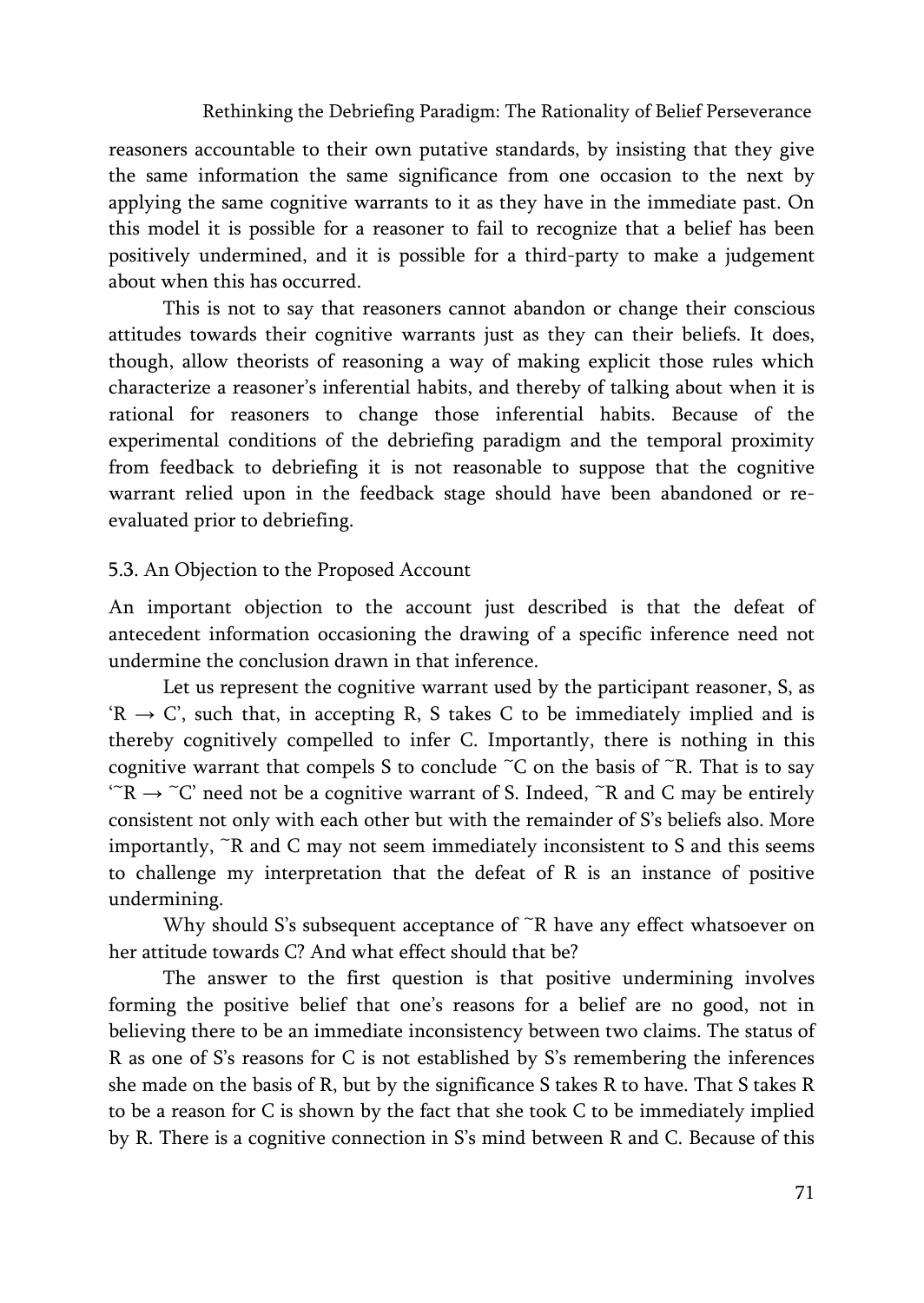cognitive connection, the recognition of R's defeat should call to mind the acceptability of C. That C is immediately implied by R (for S) is enough to say that the condition of positive undermining has been met when R is recognized as false by S. Because of this, the undermining of R should have some effect on the cognitive attitude or a reasoner towards C.

Should it require the abandoning of  $C$ ? No – so long as S has other adequate reasons justifying the belief. (Recall that the normative debate concerning the rationality of belief perseverance in debriefing presupposes that this does not occur and each side agrees on the rationality of the result if it does occur.) What the undermining of a reason should do is call into question the acceptability of the belief thereby altering one's cognitive attitude towards it. In the absence of other, immediately apparent evidence for C, the defeat of R should reduce S's confidence in C. When C is a matter of pressing importance for S (e.g., it is a matter which needs to be settled right away) the defeat of R should also occasion the search for other reasons for C. In some circumstances (e.g., depending on what is at stake) the defeat of R should decrease if not eliminate S's reliance on C, (e.g., when selecting premises for subsequent reasoning). Should S find that all of her reasons for believing C are no good – i.e., that she has no good reason whatsoever for believing that  $C$  – then she should be rationally obliged to abandon  $C$  altogether. So, while the defeat of R need not require the abandoning of C, it is a case of positive undermining, and to suggest, as the coherence theory does, that no change in S's cognitive attitude is required cannot be taken to be good rational advice.

In summary, the account I have proposed is like Harman's coherence theory in that it does not require that rational agents track their reasons; it "does not suppose there are continuing links of justification dependency that can be consulted when revising one's beliefs."72 Rather, it claims that part of the significance information has for reasoners is the role it plays in the inferences they make. Further, failure to make the right sorts of inferences with a given piece of information is a failure to understand the significance of that piece of information. The proposed account is consistent with existing psychological explanations of the perseverance effect without sanctioning the behavior is rational. It is perhaps quite understandable that a reasoner might mistake the overall (evidentiary and explanatory) coherence of her beliefs as evidence for the acceptability of some particular belief, C, without realizing that the remainder of her beliefs would cohere equally with C's opposite. Yet, in the absence of a reason to accept C instead of ~C, one's cognitive attitude towards each should not be radically different.

<sup>72</sup> Harman, Change in View, 39.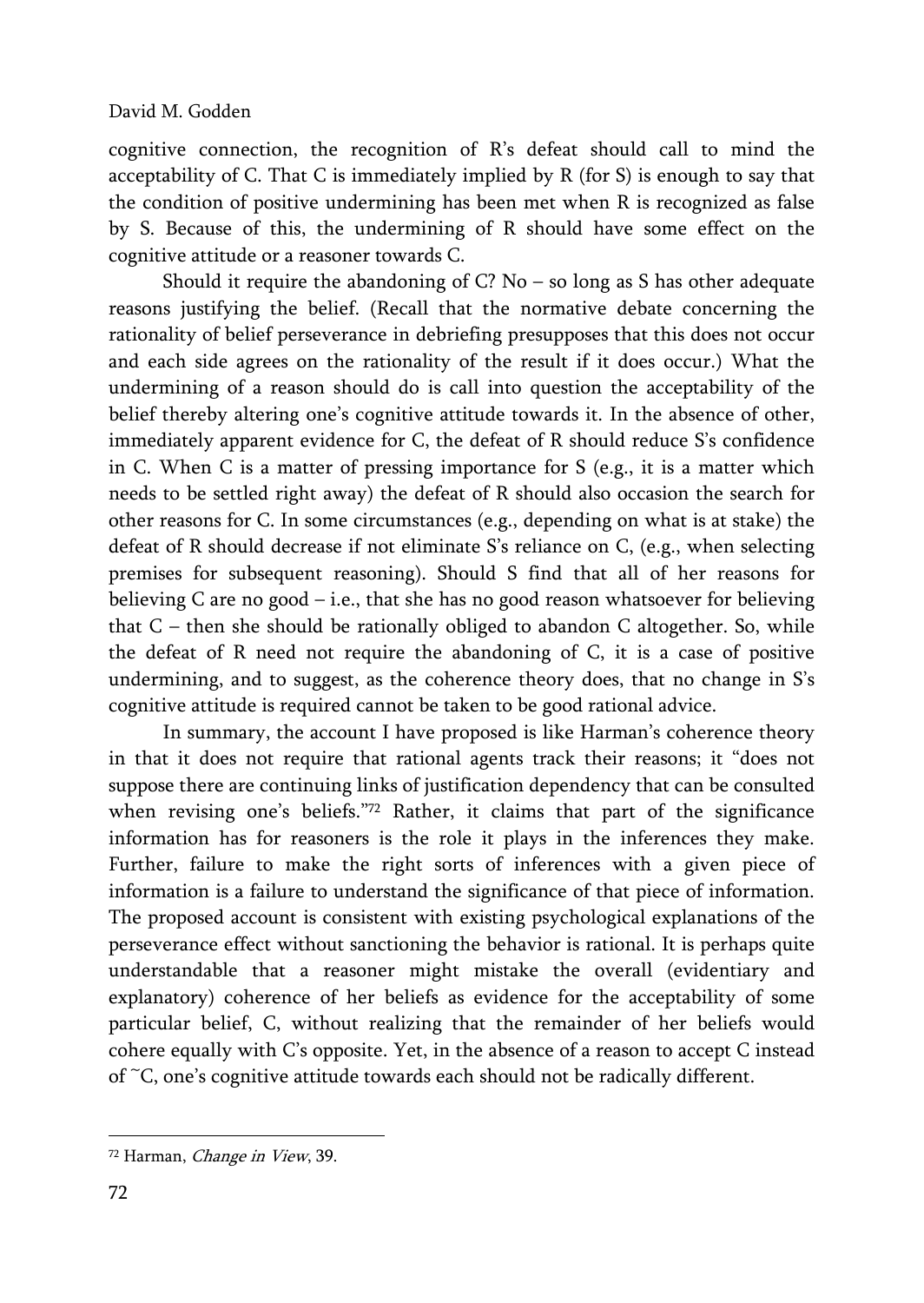## 6. Bounded Rationality Revisited

Intuitively it would seem that any principles of rationality that are to guide or regulate our thinking must be principles that we are capable, at least in principle, of following. But this does not mean that our everyday performance has to be sanctioned as rational.

There are several problems with the unqualified claim that principles of rationality must be competence norms. In the first place, how is competence to be determined? Perhaps the day-to-day performance of untutored reasoners is not the best measure of competence. Especially if the habits of mind which serve as the guiding principles of the inferences we make can be altered with training – as is the hope of every course in reasoning skills and critical thinking. The point of teaching and learning reasoning skills is to train the mind to habitually invoke or rely upon good cognitive warrants and to detract from the reliance upon guiding principles of inference that are unsound. Moreover, in judging some of our performances to be rational and others of them not so, we appeal to some standard or ideal which, while we can grasp, we do not always attain. Thus there must be some measure of rationality beyond our own behavior or cognitive habits to which we appeal when conceptualizing rationality.

Second, even if we accept that theorists must presume a background of rational competence against which the performance of individual acts of reasoning are measured, this need not require theorists to presume that all human cognitive habits, strategies and tendencies are rational. It is entirely possible that generally competent human reasoners have a variety of cognitive tendencies which, while wholly or generally unreliable, they nevertheless rely upon with predictable regularity. To suppose that we are rationally competent in general does not mean that there are not systematic ways in which we fail to be rational. Many of these cognitive biases are well-known and have been widely studied. Contrary to Harman's coherence theory,<sup>73</sup> a belief does not acquire justification simply by being believed. Rather, if some of our ways of acquiring or preserving beliefs are not always rational, then the mere fact of believing does on its own count as a reason for the justifiability of the belief, let alone show that belief to be justified. Instead, it must additionally be shown that the believer is being rational in believing what she does. More generally, our descriptions and theories of human reasoning behavior should not exclude the very possibility that some failure of rationality can occur on any particular occasion, even if we accept on principle that it cannot occur in every occasion or even on most occasions.

<sup>73</sup> Harman, Change in View, 35.